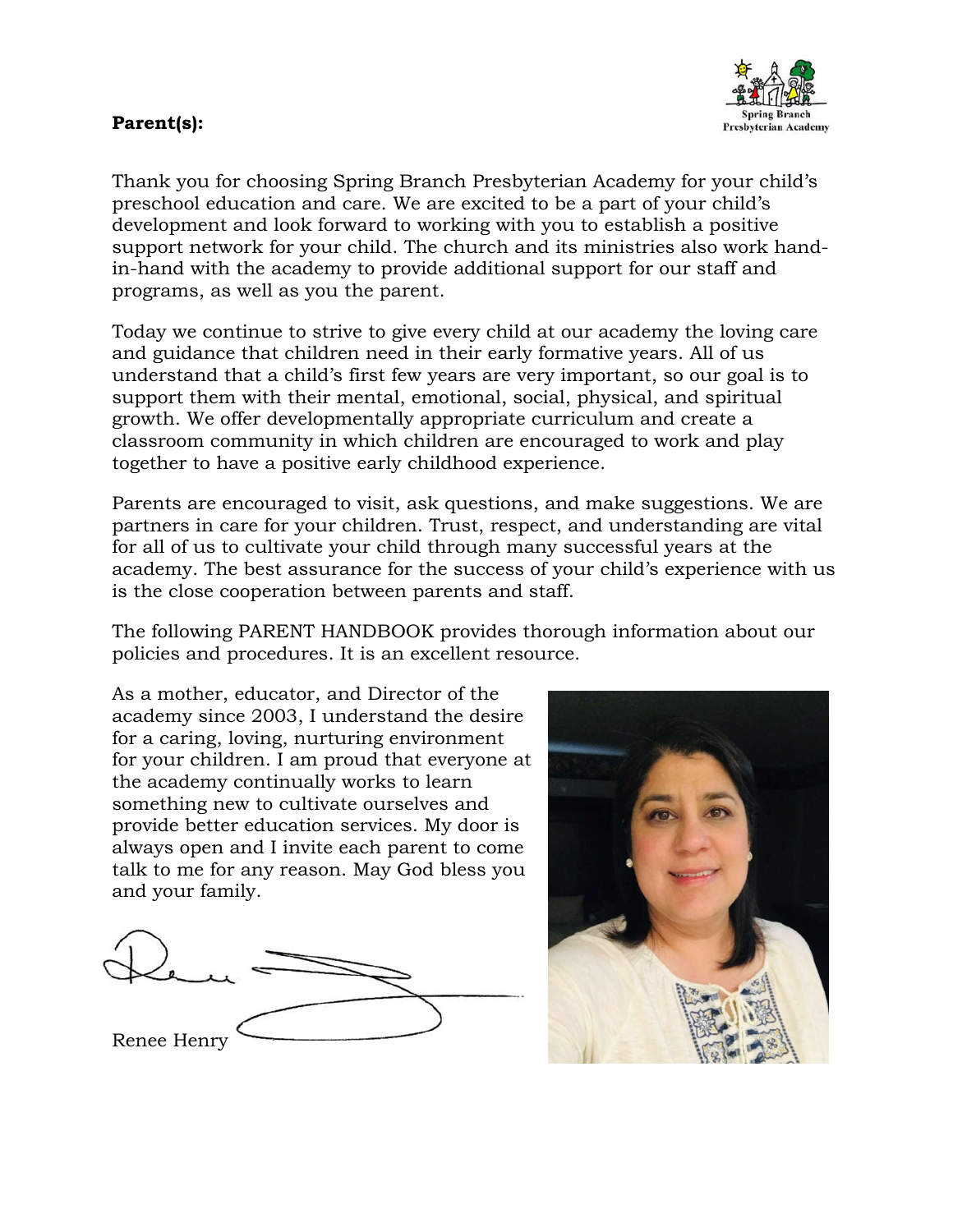

# **Spring Branch Presbyterian Academy**

## PARENT HANDBOOK

## January 2019



*"Train up a child in the way they should go, and when they are old, they will not depart from it." (Proverbs 22:6)*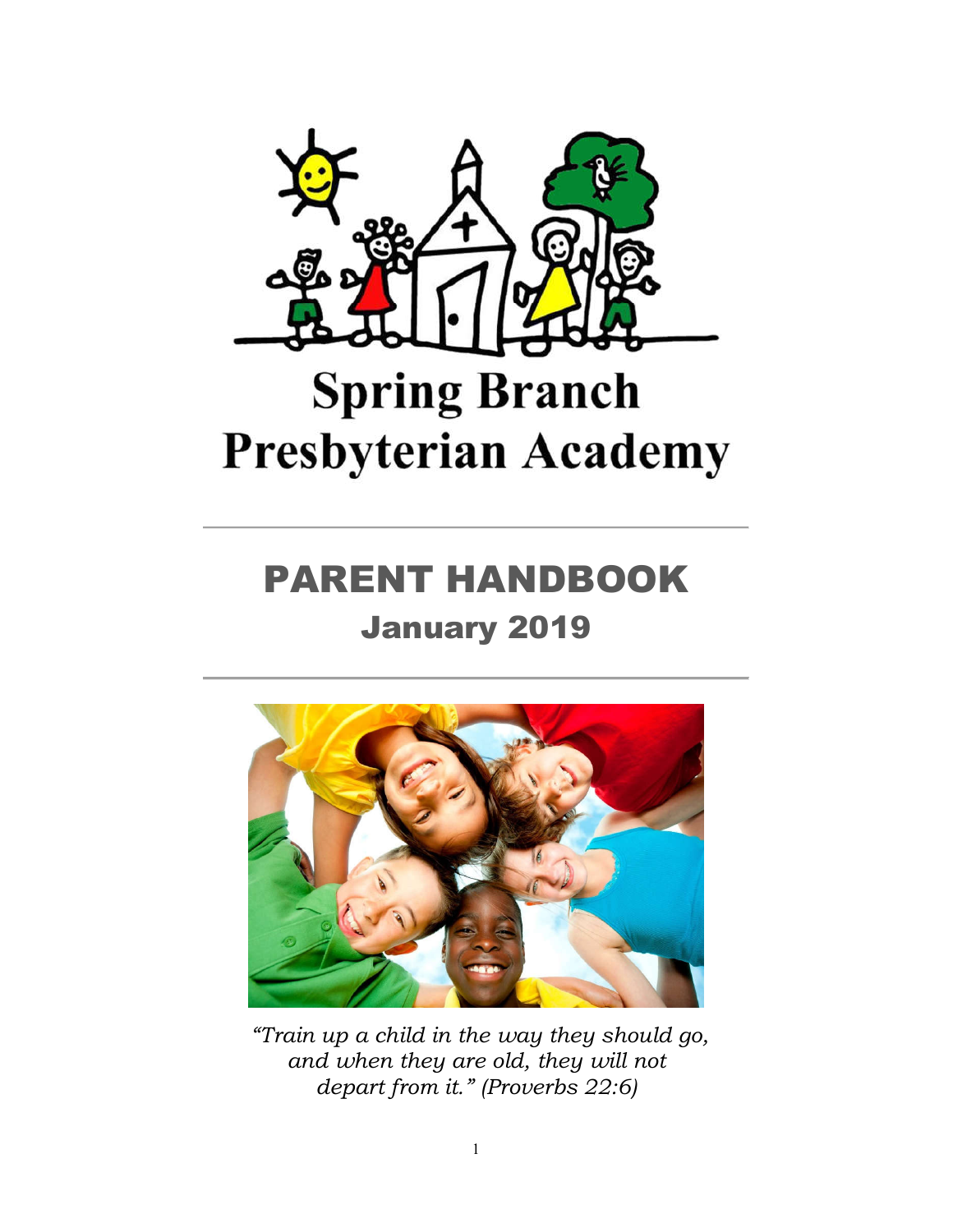### **Table of Contents**

| I.   |                |  |
|------|----------------|--|
|      | A.             |  |
|      | <b>B.</b>      |  |
|      | $C_{\cdot}$    |  |
|      | D.             |  |
| П.   |                |  |
|      | A.             |  |
|      | <b>B.</b>      |  |
|      | $C$ .          |  |
|      | D.             |  |
|      | E.             |  |
|      | F <sub>1</sub> |  |
|      | G.             |  |
|      | H.             |  |
|      | I.             |  |
|      | J.             |  |
|      | Κ.             |  |
|      | L.             |  |
|      | M.             |  |
|      | N.             |  |
|      | O.             |  |
|      | P.             |  |
|      | Q.             |  |
|      | R.             |  |
|      | S.             |  |
|      | T.             |  |
|      | U.             |  |
|      | V.             |  |
|      | W.             |  |
| III. |                |  |
|      | A.             |  |
|      | <b>B.</b>      |  |
|      | C.             |  |
|      | D.             |  |
|      | Ε.             |  |
| IV.  |                |  |
|      | A.             |  |
|      | <b>B.</b>      |  |
|      | C.             |  |
|      | D.             |  |
|      | Ε.             |  |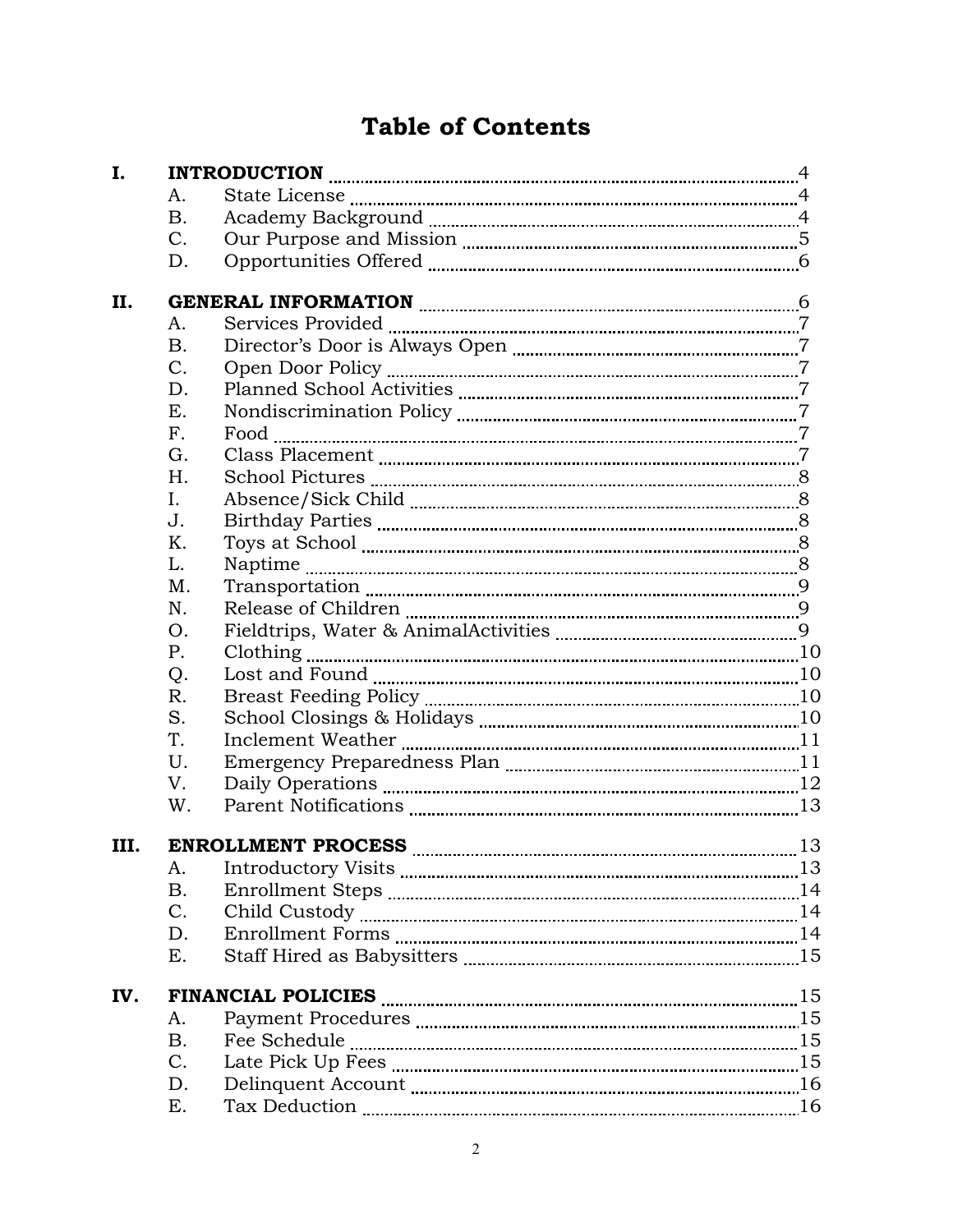|      | $F_{\cdot}$    | Discounts $\frac{16}{100}$ |  |
|------|----------------|----------------------------|--|
| V.   |                |                            |  |
|      | А.             |                            |  |
|      | <b>B.</b>      |                            |  |
|      | $C_{\cdot}$    |                            |  |
| VI.  |                |                            |  |
|      | A.             |                            |  |
|      | <b>B.</b>      |                            |  |
|      | $C_{\cdot}$    |                            |  |
|      | D.             |                            |  |
|      | Ε.             |                            |  |
|      | F <sub>1</sub> |                            |  |
|      | G.             |                            |  |
|      | H.             |                            |  |
| VII. |                | <b>DISCIPLINE</b> 25       |  |
|      | A.             |                            |  |
|      | <b>B.</b>      |                            |  |
|      | $C_{\cdot}$    |                            |  |
|      |                |                            |  |
|      | A.             |                            |  |
|      | <b>B.</b>      |                            |  |
|      | $C_{\cdot}$    |                            |  |
|      | D.             |                            |  |
| IX.  |                |                            |  |
|      |                |                            |  |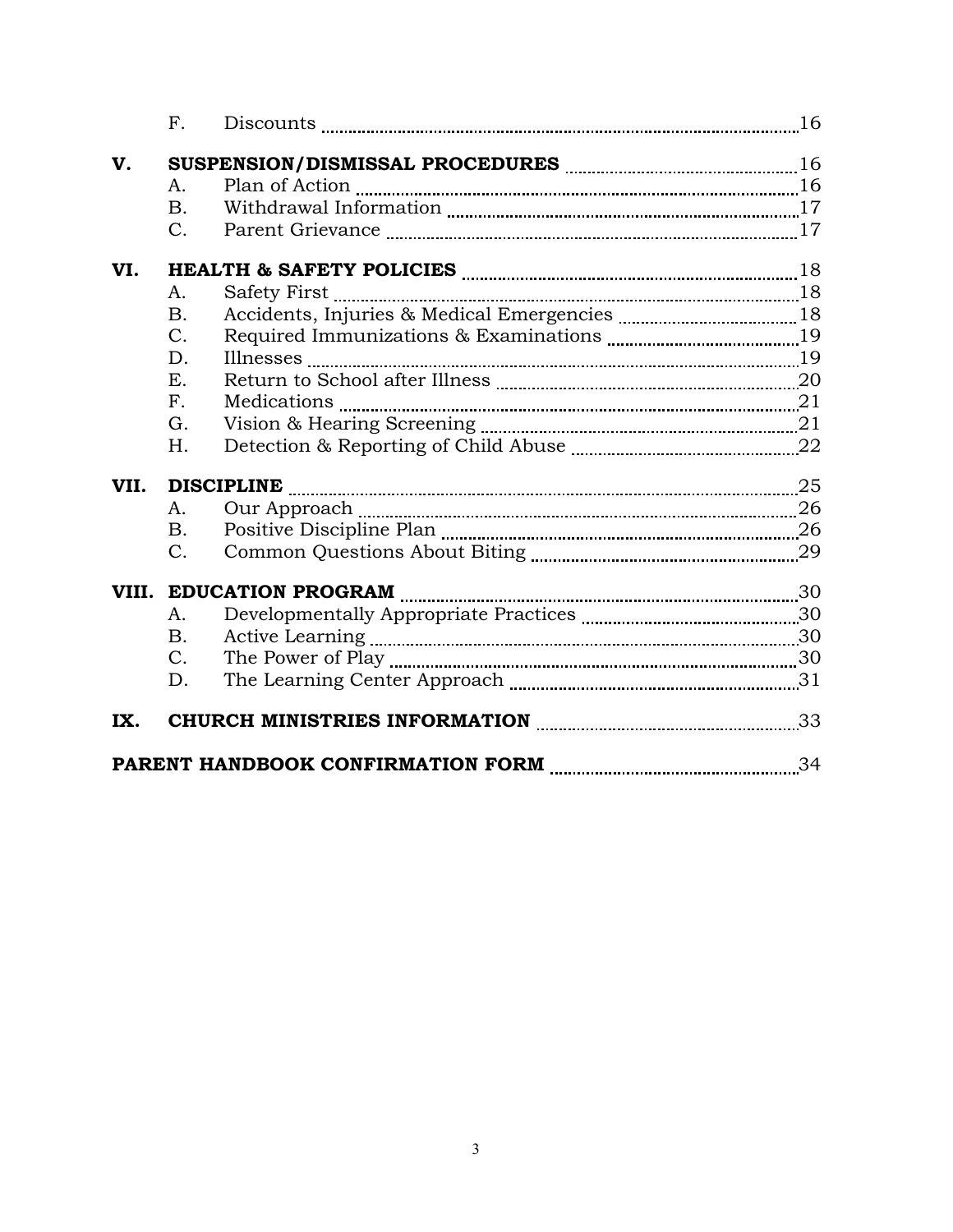#### **I. INTRODUCTION**

This Parent Handbook is intended for the use of parents and families of the Spring Branch Presbyterian Academy. Its contents may not be photocopied or used in any other publication without our consent.

#### A. State Licensing

The Department of Protective and Regulatory Services of the State of Texas license Spring Branch Presbyterian Academy. We undergo regular inspections by this agency and by the Harris County Health Department and the local Fire Marshall. We follow state and federal guidelines in all the prescribed areas of health and safety standards.

Current and past inspection reports are available online at www.dfps.state.tx.us or on our information board located in the hall between the school offices.

Important State Numbers

Child Abuse Hotline: 800-252-5400

Child Protective Services: 713-526-5701

Gang Free Zone

Texas Penal Code: Any area within 1000 feet of this childcare center is a Gang Free Zone. Criminal offenses related to organized criminal activity are subject to harsher penalties and will be prosecuted.

#### B. Academy Background

After careful deliberation, preparation, and prayer, Spring Branch Presbyterian Church established the Academy to meet the community's need for quality childcare and preschool education. Having opened in 1971, the Academy enjoys a fine reputation for being a wonderful place for children to grow and learn.

The Academy is under the full sponsorship and authority of Spring Branch Presbyterian Church and operates under the policies and guidelines of the church and its preschool ministry. A churchappointed Academy Board of dedicated volunteers provides guidance in the administration of the Academy. These volunteers are active members of Spring Branch Presbyterian Church who have interest and expertise in early child development, business, and/or human resource management. The Board meets monthly to assist in creating and implementing specific procedures and policies for the Academy. The Academy Director supervises the daily operation of the Academy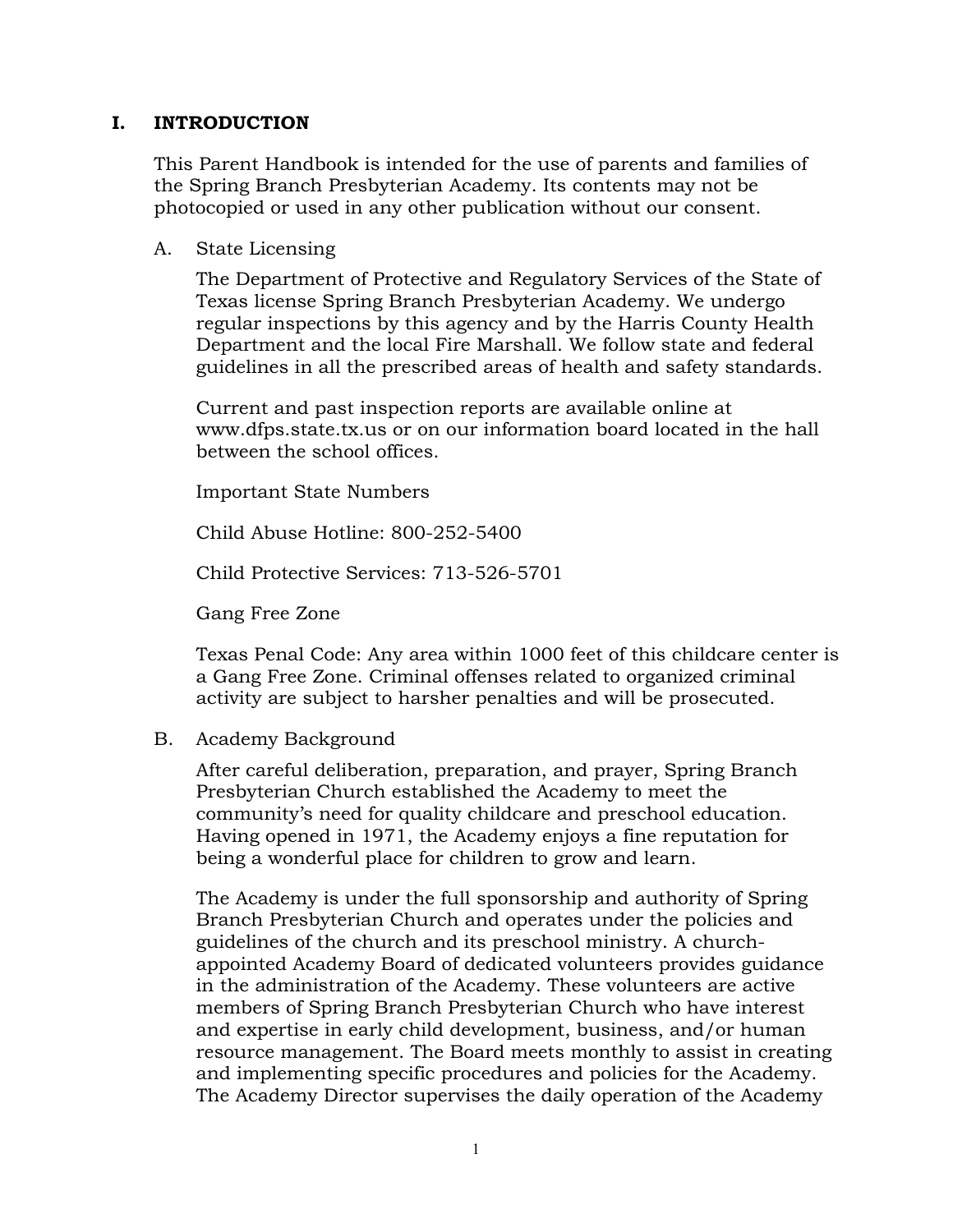and is a strong Christian leader with education, training, and experience in early child development, business and human resource management.

The parents, their employer, or other applicable agencies pay monthly tuition. The Academy is a non-profit childcare and preschool educational organization. Spring Branch Presbyterian Church sponsors the program as part of its weekday ministries.

- C. Our Purpose and Mission
	- Care for children and encourage development of the whole child, physically, mentally, socially, emotionally, and spiritually
	- Provide an excellent Christian educational experience for young children
	- Provide ministry to the families who have children in the Academy through the entire staff and ministries of Spring Branch Presbyterian Church

The Academy is designed to provide a safe, loving, and nurturing environment where children learn through play. Our program is based upon principles of growth and development, which provide guidelines for age-appropriate activities suited to the needs and abilities of the individual child. We view each child as a special gift from God, uniquely created, deserving of our respect, care, and guidance. We hope to foster a positive self-image as well as develop independence and self-reliance in each child. To accomplish these goals, we use the Wee Learn Curriculum, Mother Goose Time and High Reach Learning, whose writers and editors are leaders and experts in the field of early childhood education.

Working hand in hand with the parents of the children enrolled with us, we strive to provide a warm, loving and responsive child-centered environment. Through careful lesson planning, our teaching staff offers a number of learning experiences each day to enhance the physical, mental, social, emotional, and spiritual growth of the child. We endeavor to introduce the child to the world God made through observation of the natural world and through hands-on adventures. Our curriculum includes foundational teachings about God and Jesus, incorporating Bible stories and Bible thoughts and verses. Church members and staff lead chapel.

In addition to our wonderful teachers and curriculum, the academy includes many extracurricular activities - for example Spanish, music, and a movement program. The Academy also offers several additional parent paid activities. The academy strives to offer high quality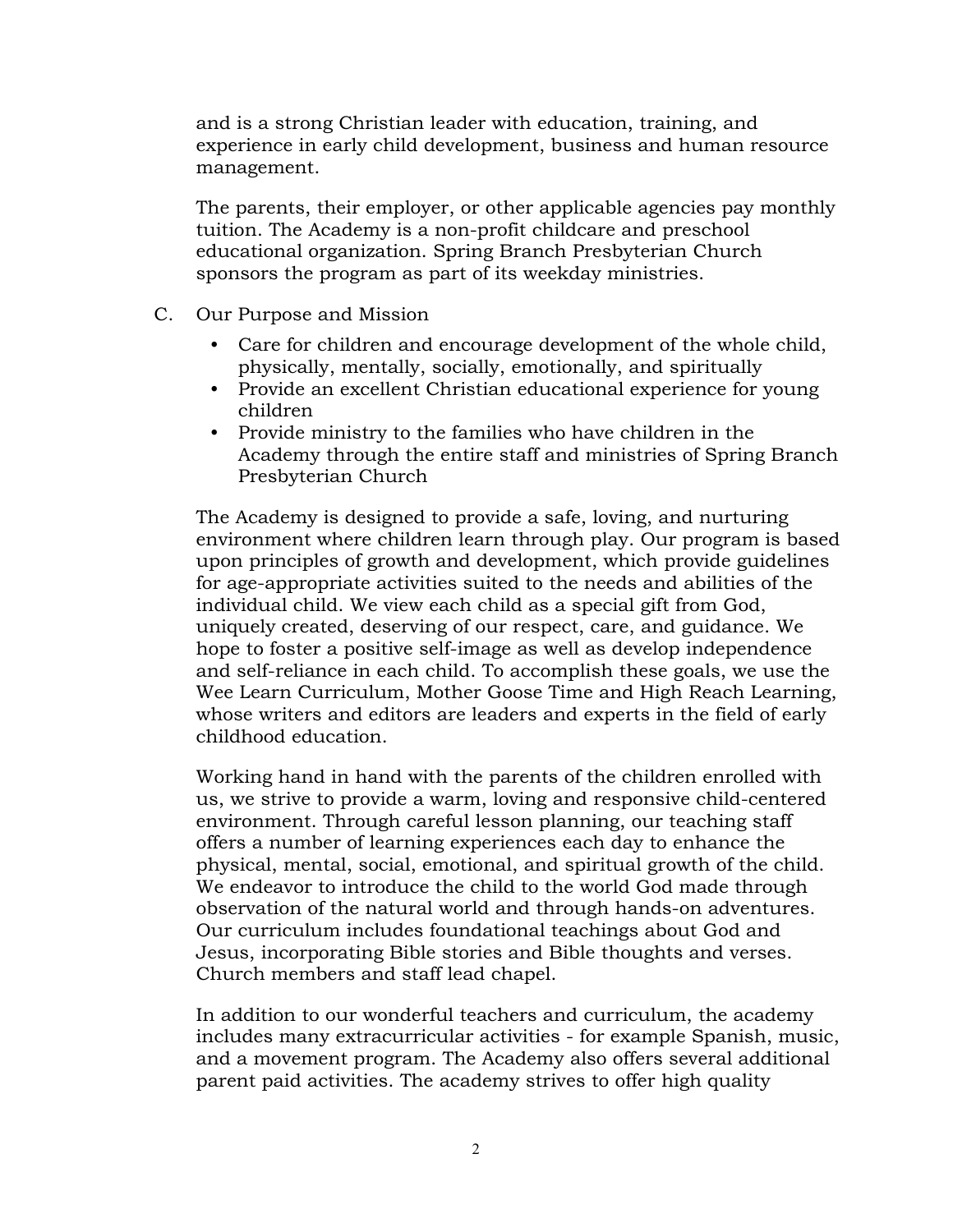programs. Please consult the front desk for a current list of programs and activities.

Our Mission

Caring for children in a nurturing environment where children can learn and grow physically, intellectually, emotionally, socially, and spiritually.

Touching lives with the love of Jesus Christ and His teachings.

Building many families through our child care ministry.

- D. Opportunities Offered
	- The opportunity to be happy and accepted. This is achieved through a warm and caring atmosphere, which fosters growth and a positive self-concept.
	- The opportunity to be challenged. Activities and curriculum are provided that lead to problem solving and skill building in all areas of development.
	- The opportunity to be creative. Materials and guidance are provided so that your child might develop his/her individual talents to their fullest potential.
	- The opportunity to experience success. Activities are provided that are suited to your child's interests and abilities.
	- The opportunity to be prepared. The Academy provides a solid foundation for future schooling and personal growth.

"And Jesus grew in wisdom and stature, and in favor with God and men." (Luke 2:52)

#### **II. GENERAL INFORMATION**

A. Services Provided

Our program offers preschool learning experiences and childcare for children ages 6-weeks through pre-k, including after school and summer camp for children in public pre-k through 5th grade. The Academy begins operation at 6:30 A.M. and closes each day at 6:30 P.M. Our services are Monday through Friday for 12 months a year promoting a child in August. We offer full-time and part-time programs.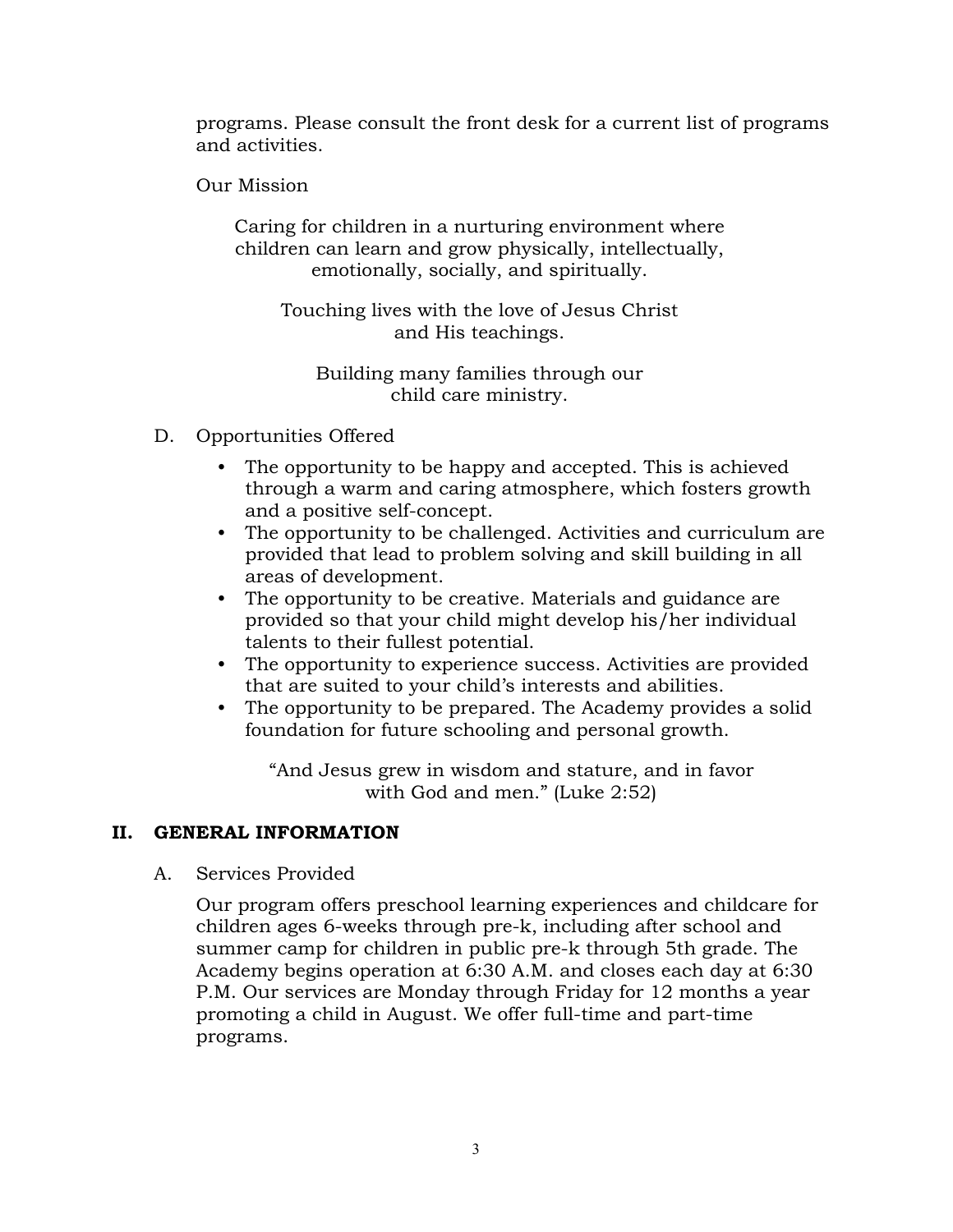B. Director's Door is Always Open

At any time, a parent may request to speak with the Director about any concerns they may have. The Director will then arrange a convenient time for the parent to meet. All concerns are addressed immediately with a follow up phone call if needed.

C. Open Door Policy

We have an "open door" policy. We invite you to drop in at any time. Stop in and visit whenever you wish. All we ask is that you do not disturb our classes and keep your visit to a maximum of 10 minutes. Early childhood education is very important to us. If you choose to stay longer or visit regularly a back ground check may be requested.

D. Planned School Activities

All parents are welcome to join classes for parties and programs (birthday parties, Thanksgiving luncheon, Christmas program, etc.). We ask all parents visiting the school other than drop off and pick up to notify the teacher and office they will be attending the event. On the day of the event stop by the front office to Sign-in, please bring a picture ID.

E. Nondiscrimination Policy

Applications for enrollment are accepted without regard to race, religion, sex or national origin.

F. Food

We will furnish full-time day children with a morning snack and an afternoon snack every day. Our Lunch program is a parent paid option. The menu is available in the Academy office. If you choose to bring food from home, please be aware the Academy is a Nut Free environment. Any food you send containing any nuts will be sent home and you will be notified.

G. Class Placement

New classes are formed and presently enrolled children are promoted the same week that Spring Branch Independent School District begins their new year. Children are accepted all through the year when space is available and when the child's age is in the same range as the other children already enrolled in the class. The child's date of birth as of September 1, decides enrollment placement. Children are not usually moved to other classes except at our regular promotion time.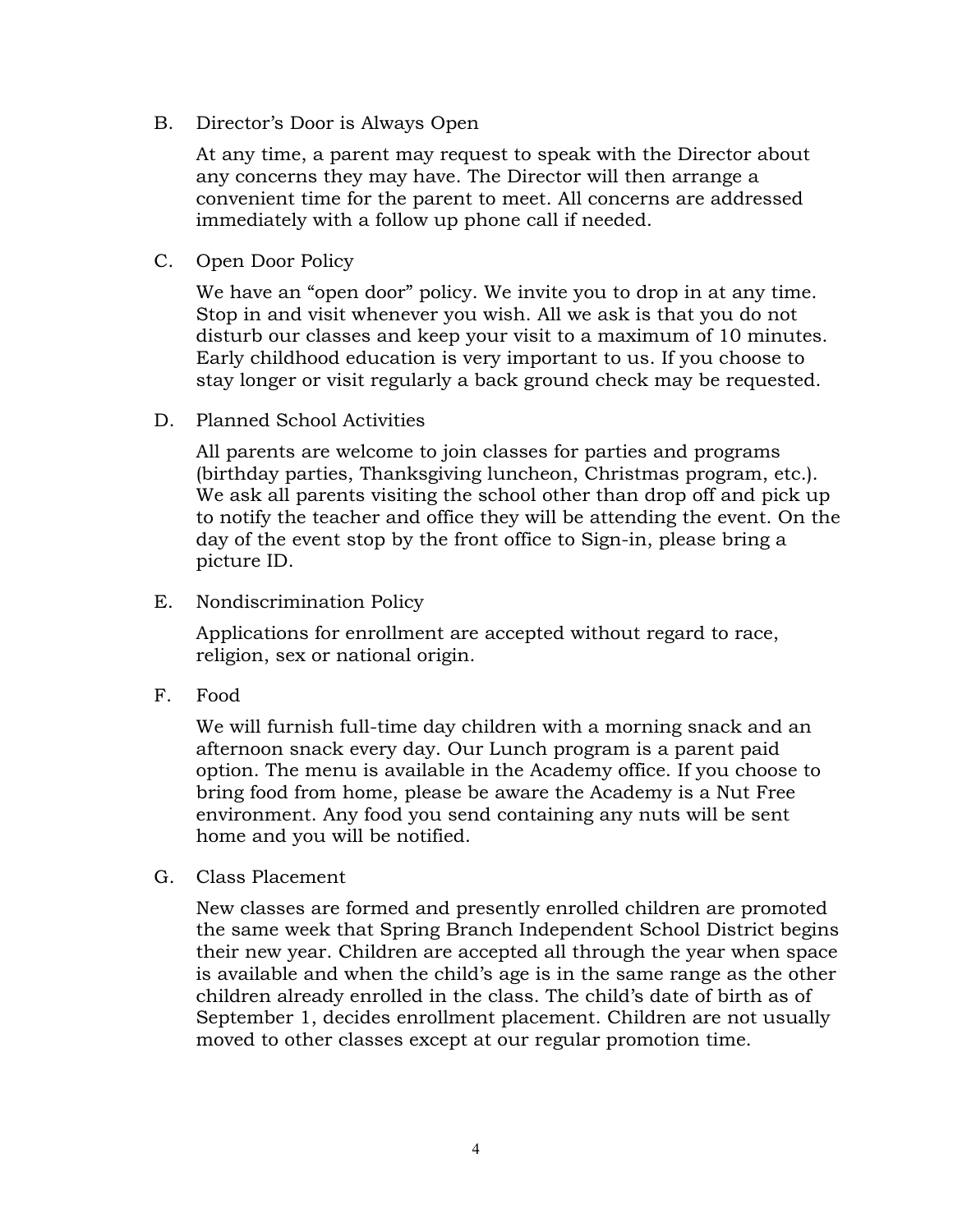#### H. School Pictures

School pictures will be taken twice a year. There is no charge at the time of session, and purchase of these pictures is optional. We will be taking pictures of the children enrolled in our program throughout the year. These pictures will be used for "in house" slide shows and photo albums. Upon signing this parent handbook you are granting Spring Branch Presbyterian Academy permission to take pictures of your child/children, unless you specifically request that your child's picture not be taken.

I. Absence/Sick Child

If your child will be late or absent, please notify the office. If your child is out because of sickness, please let us know so that we may be aware of any illnesses and notify parents if necessary. Parents of after school children need to call before 1:00 P.M. so that we are able to notify the van drivers and the after school teachers of the absence. In case of absence, payment is still due.

J. Birthday Parties

Simple refreshments for the afternoon snack time are encouraged when arrangements are made with the classroom teachers. Invitations to parties held outside the Academy will be distributed only if there is one for each child in the class. The Academy does not release personal contact information.

K. Toys at School

Toys, games, books, etc., may be brought ONLY on days planned by the teacher. Please do not allow children to bring these kinds of items on days other than designated days. Classroom teachers will notify parents when toys, books, etc. are requested. Children may have small, soft toys such as stuffed bears, etc., for rest time only. On school holidays, school age children are allowed to bring games, books, toys, etc., from home with the teacher's permission. Toys and other items of this nature will be brought to the office and held for the parent to pick up at the end of the day if they are brought on days other than those permitted by the teacher. Spring Branch Presbyterian Academy is not responsible for any items that are lost or damaged at school. We will do our best to help all of the children keep up with their property.

L. Naptime

After lunch, a nap is provided for all preschool children. To protect the health of each child parents must provide a mat for their child. Mats are sold in the Academy office. Parents can bring a crib sheet,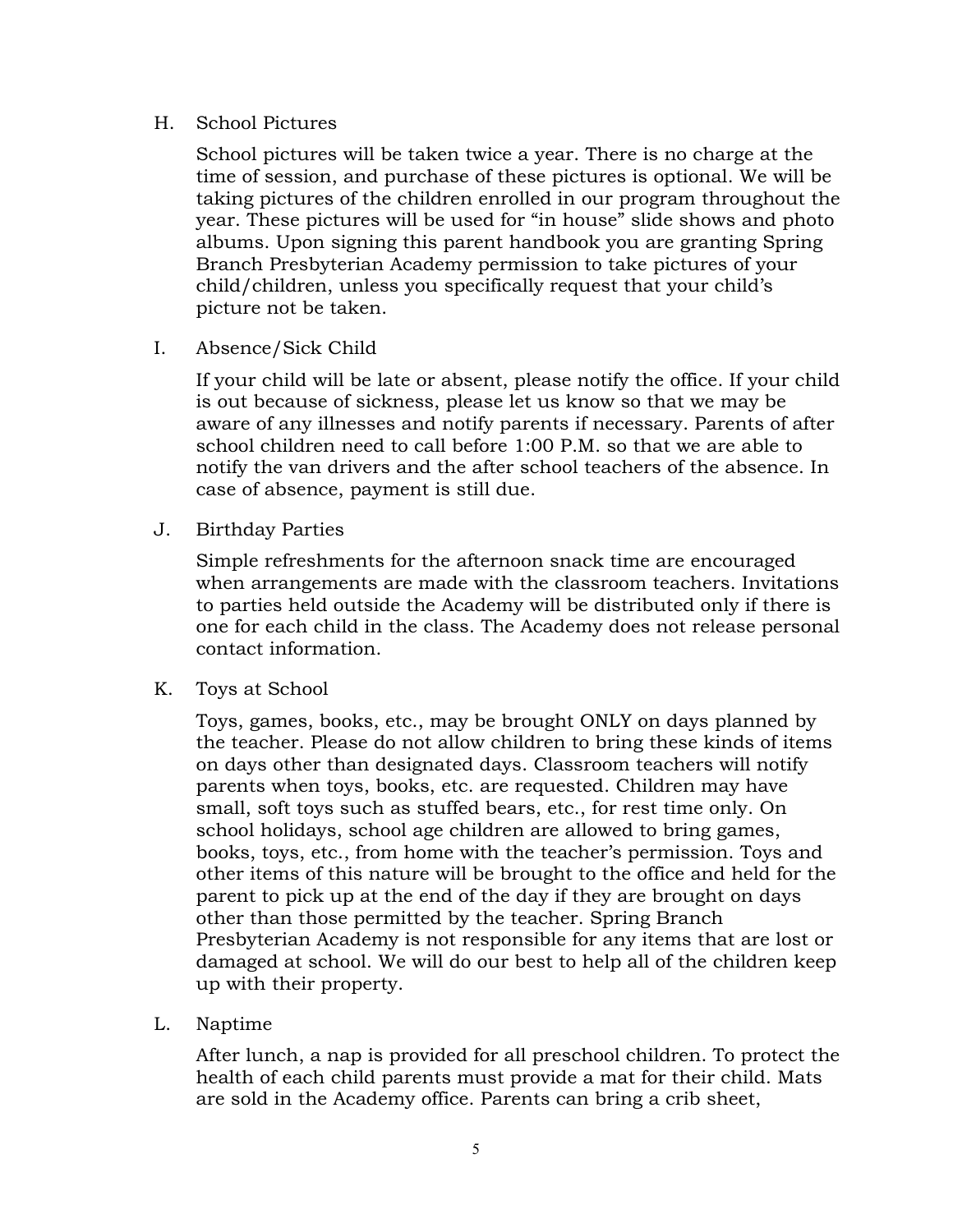blanket, and pillow and should take them home every Friday to be cleaned.

M. Transportation

We offer transportation to and from public school and on scheduled field trips. The director and van driver will take all precautions in transporting the children. Children will be required to wear a seat belt. Children who disobey this rule will be suspended from riding the vehicles.

N. Release of Children

Our Academy will release children only to those persons named on the enrollment form and only on the days the parent designates. Parents are expected to inform the classroom teacher or the Academy office, in advance, of pick up arrangements that vary from the daily norm.

When individuals other than the parents pick up the child, this individual should be on the child's enrollment form as an approved "pick-up person". They will need to be identified using a driver's license or other photo identification. A copy will be made of the identification provided. The parent(s) should notify the classroom teacher and/or Academy office by using the printed Authorization Forms or by calling the Academy office by noon of the day that the pick-up authorization is being requested.

Children will only be released to siblings who are at least 18 years of age and are on the parent's approved "pick-up" list.

In matters of child custody, the Academy will abide by the court rulings (see page 13). It is requested that the Academy's office has a copy of divorce degrees so that custody arrangements are on file with us. In all matters regarding the child, our Academy and Spring Branch Presbyterian Church stand by ready to assist all family members. PLEASE NOTE: Because of State Standards and safety concerns, children will not be released to any parent or individual who appears to be under the influence of drugs and/or alcohol. All parents picking up will be asked for a photo ID and a copy will be made.

#### O. Fieldtrips, Water & Animal Activities

In addition to our regular program, field trips, water activities and animal activities will be planned. The Director will inform you ahead of time of these activities. They will be posted in front of your child's classroom at least two days before they take place. Parents will have to sign a permission form prior to the trips, water and animal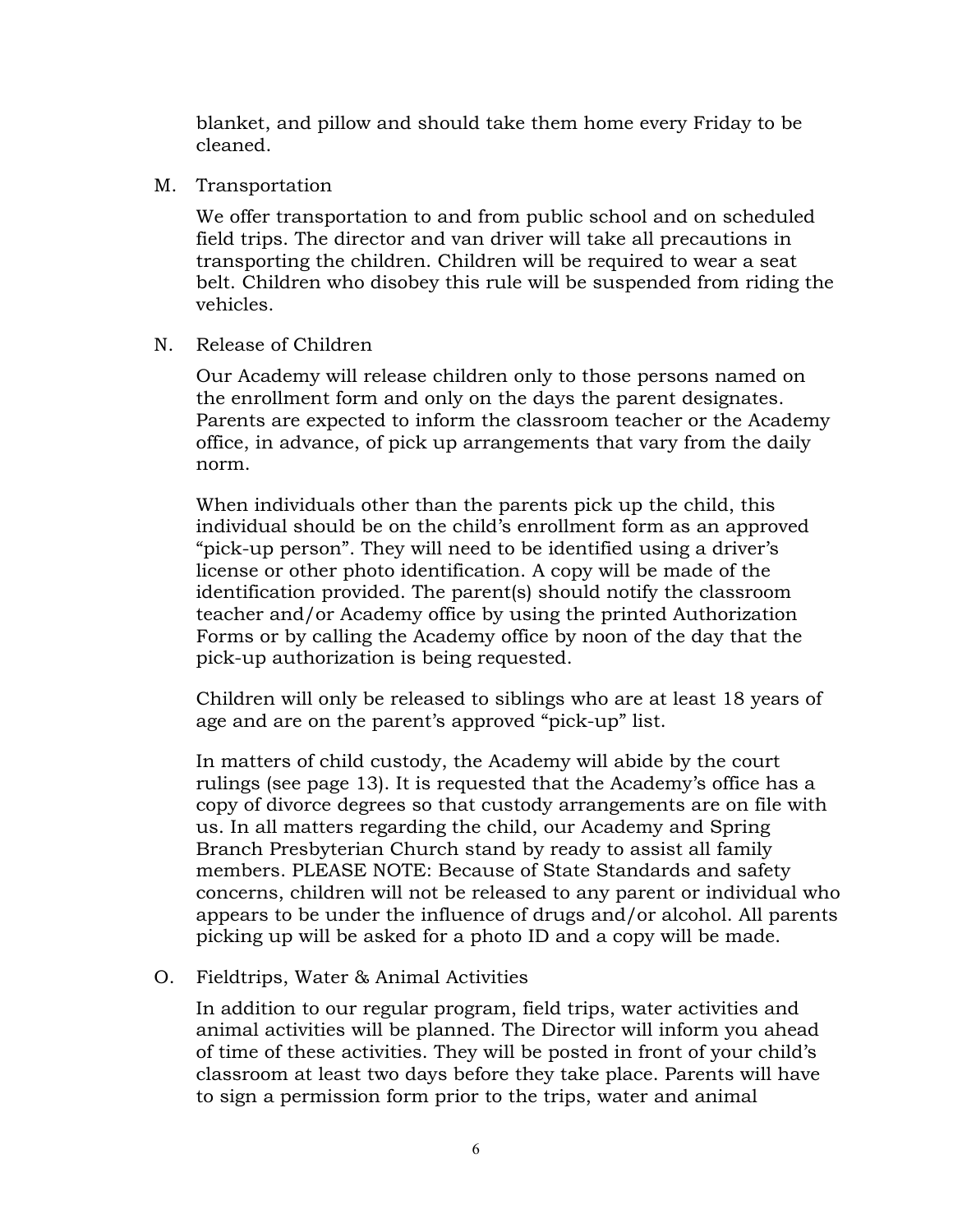activities. Parents who want to attend a field trip must be cleared through a criminal history process. This is necessary to protect all of the children in our school.

P. Clothing

Children should dress each day in clothing appropriate for an active day of play. For safety, only rubber-soled shoes are acceptable. Each Preschool child should have a set of clothes (to include tops, bottoms, underwear and socks) at the Academy at all times. The children will use glue, paint, markers, and crayons. We purchase all washable items but there is no guarantee that it will wash out of your child's clothing. Please take this into consideration when dressing your child. Each item of clothing should be labeled with the child's name. All diaper bags and backpacks should be labeled as well.

All students are expected to bring their own supply of disposable pullups, training pants, or regular underwear along with plastic pants. We ask that parents send only one week's worth of supplies and clothing. Teachers will remind parents when more supplies are needed.

Q. Lost and Found

Spring Branch Presbyterian Academy is not responsible for lost clothing, toys, or other items. There is a lost and found located by the Academy's office or in your child's classroom. Please remember to label everything.

R. Breast Feeding Policy

Parents at SBPA are welcome to breast feed at the Academy. Please ask the office and we will show you a private place to breast feed your child. In addition, parents who want to store breast milk at school may do so. Please make sure milk is stored in appropriate single use bags, labeled with name and date. Bags need to be put into a larger zip lock or Tupperware container stored in our freezer.

S. School Closings & Holidays

Holiday closings are determined by church policy and approved by the Academy Board.

| New Year's Day | Thanksgiving (2 days)    | Good Friday  |
|----------------|--------------------------|--------------|
| Christmas Eve  | Christmas Day            | Memorial Day |
| July 4th       | 2 Teacher Workdays (TBA) | Labor Day    |

There will be two in-service training days each year for teachers and staff, therefore, the Academy will be closed. All holiday and in-service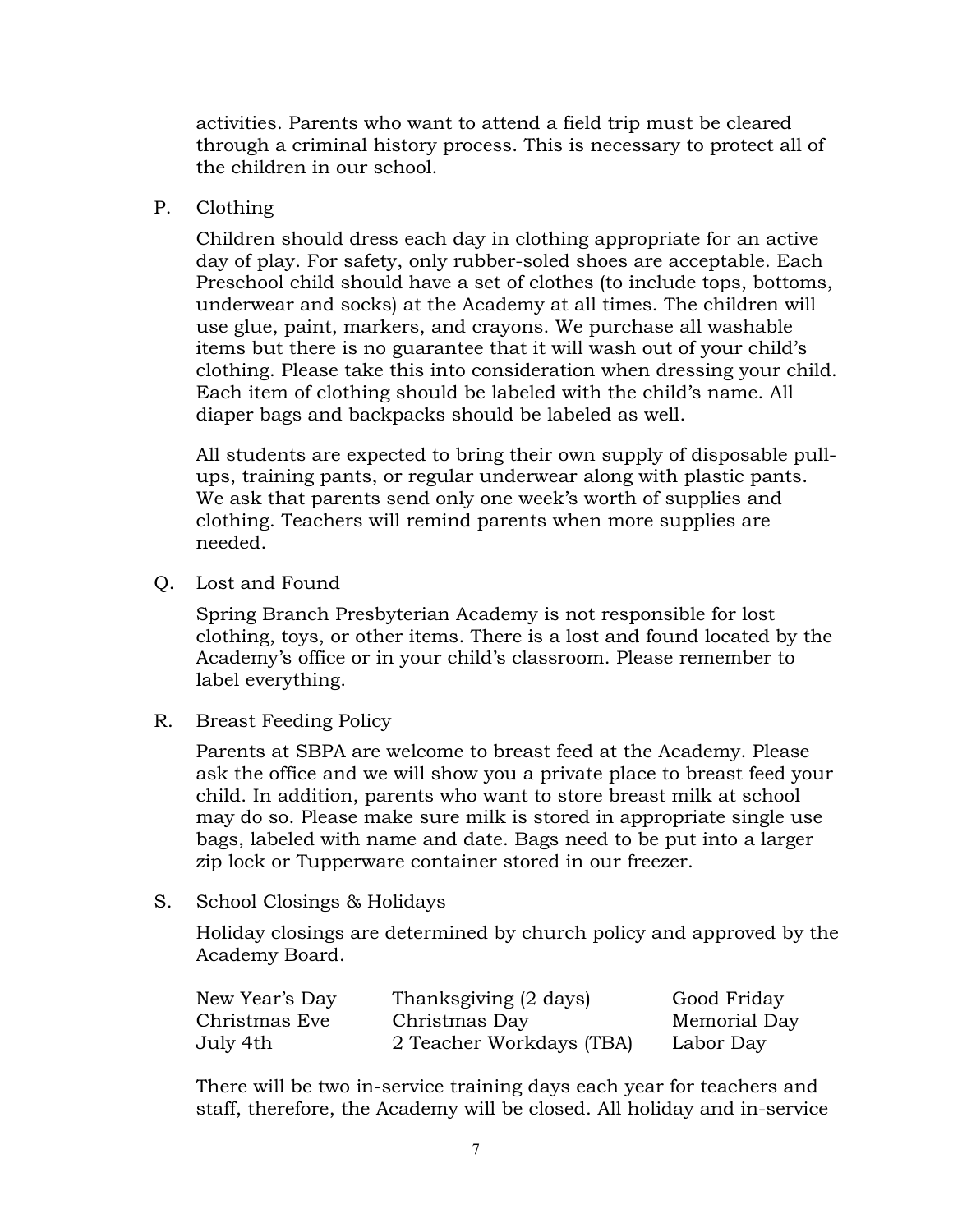closings will be announced at the beginning of the fall and spring semesters each year.

Due to fixed costs, averaged over a calendar year, there is NO reduction in tuition for these holidays. When one of these Holidays falls on a weekend, the Holiday will be taken on Friday or Monday.

T. Inclement Weather

In severe weather (flooding, ice on roads and bridges, etc.), the Academy will be closed only if ONLY IF the Spring Branch Independent School District is closed. Parents are urged to watch local television channels numbers 2, 11 and 13 for announcements of school closings. And you may call the Academy for the most up to date information on the Academy's status at 713-464-6660. Also, weather information is radio broadcast at AM 740, AM 880, FM 92.9, FM 95.7. SBISD main switchboard numbers are (713) 464-1511 or (713) 365-5250. Refunds and/or Credits will not be issued for days missed due to weather.

U. Emergency Preparedness Plan

Staff emergency contact numbers:

| Renee   | 832-971-5705 |
|---------|--------------|
| Nikki   | 281-777-9588 |
| Kathryn | 281-222-6995 |

Lockdown ("ZEBRA" code): Teachers will have children sit against the wall away from the door. All doors will be locked until further notification.

In case of fire: Teachers will follow evacuation procedures posted on the wall in the classroom. If an actual fire occurs children will be escorted to the Spring Valley Police Department. Parents will be called to pick-up the children immediately.

In case of flood: Children will be taken to the balcony in the Sanctuary and parents will be notified.

In case of tornado: Teachers immediately take children to the lunchroom, library, or bathroom. In case of damage to the building, we relocate children to The Spring Valley Police Station. Parents will be notified if location is changed.

In case of hurricane: The Academy will be closed.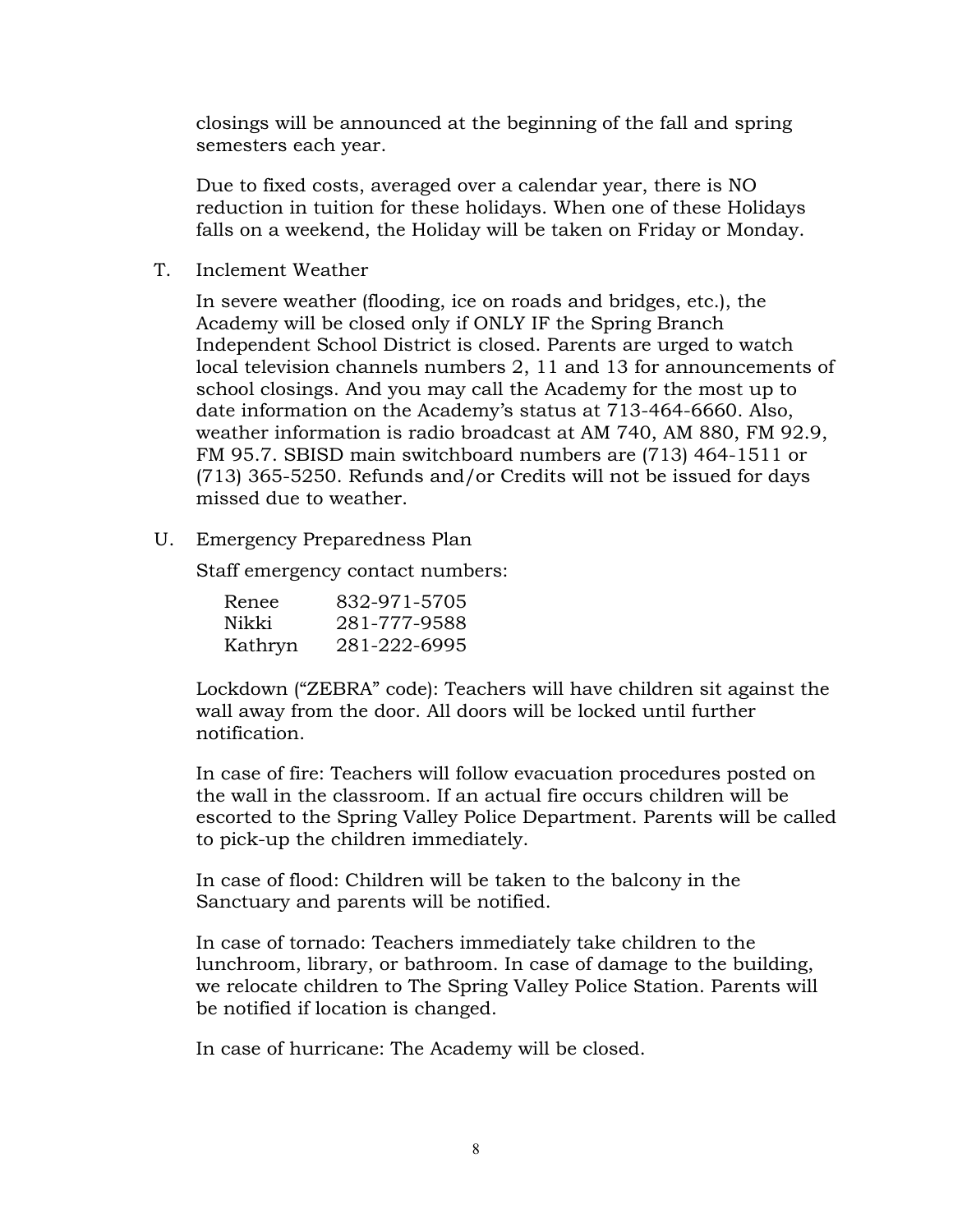In case of toxic fumes or chemical release: Upon notification from local authorities (police, fire department, etc.) the children will be loaded in the van or bus and taken to the nearest public facility (Public School, Red Cross, or hospital) out of the danger zone. The parent will immediately be notified to pick-up their children.

- For "Shelter in Place" the AC will be turned off, all children are brought inside, and all doors closed until authorized release.
- Upon notification from local authorities (police, fire, etc.) the children are taken to the nearest public facility (public school, Red Cross, or hospital) out of the danger zone. The parent will immediately be notified to pick-up their children.

In all cases, the teachers bring the classroom backpacks with the following information:

- Attendance binder
- Children's information binder
- First aid kit
- Flashlight

Other emergency contact numbers:

| 713-465-8323 |
|--------------|
| 713-465-8308 |
| 800-222-1222 |
| 713-526-5701 |
| 713-394-4000 |
| 800-252-5400 |
| 713-694-3177 |
|              |

V. Daily Operations

All children are to be taken to their class by their parent(s) upon arrival each day. Please do not allow children to walk in alone, including school age children. Before 8:00 A.M. same age level classes may be combined in a designated classroom or area. Sign-In/Sign-Out sheets are provided in each room for parents to sign the child in upon arrival and out upon departure.

To provide greater security, only the parent(s) or other adults approved by the parent(s) will be allowed to drop off or pick up children. Any drop-off or pick-up persons other than the custodial parent(s) must be approved by the parent(s) in advance and listed on the child's enrollment form. (See Release of children p.10)

Parents are reminded that classes end promptly at 6:30 P.M. Please make every effort to be punctual. It is a frightening experience for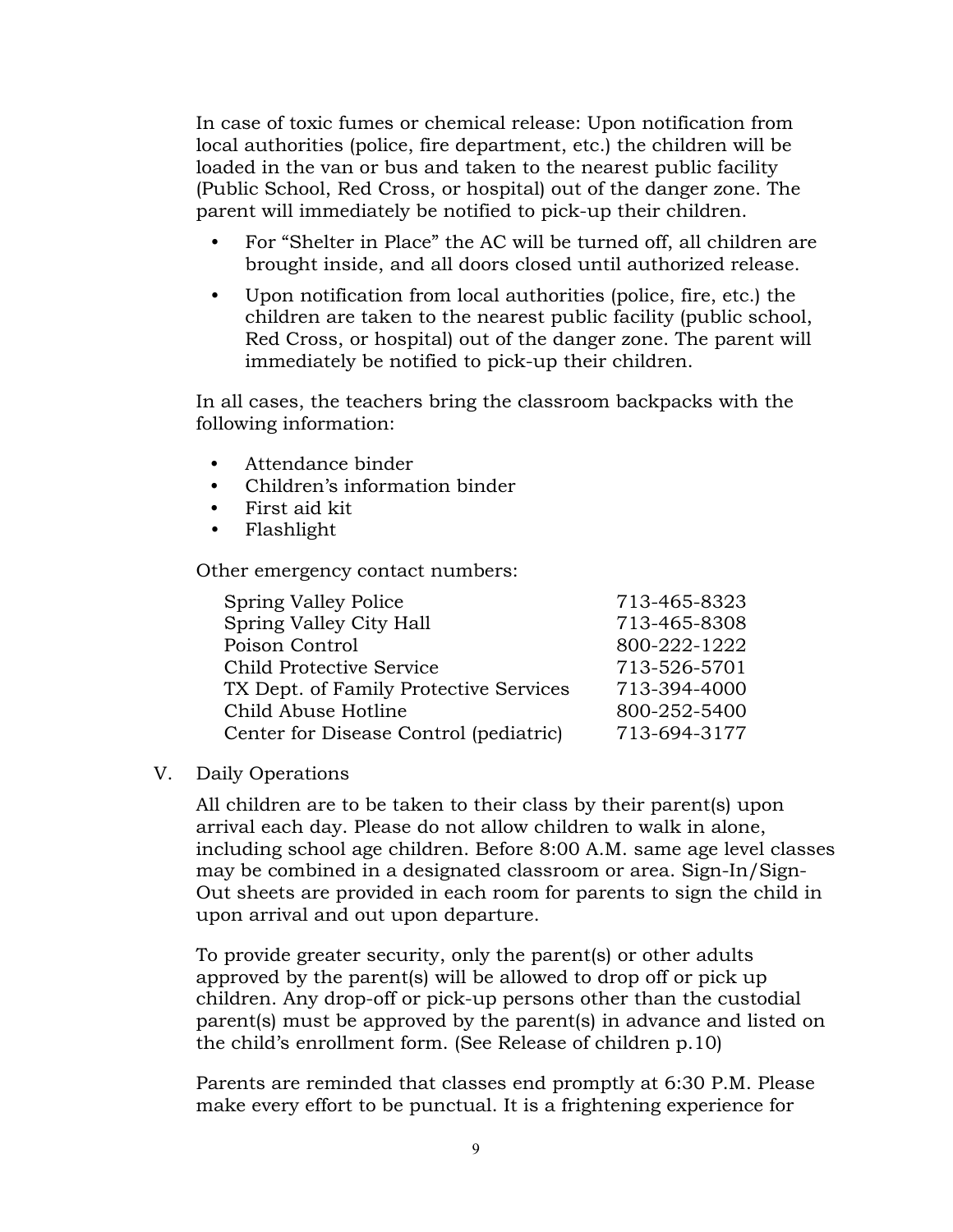your child to feel forgotten. If there is a problem, please telephone the Academy office. Your call helps us to prepare staff and to calm your child.

When you come to pick up your child, you will be charged a late fee. Please see current tuition rate sheet for up to date policy and charges.

#### W. Parent Notifications

Office Notifications are sent home in a statement-form passed to the classroom teacher and given to the parent at pick up time.

Activity Notifications are sent home in calendar form for the year and will also be posted on the classroom doors and Academy halls.

Remind.com: Register at Remind.com or text @dgge to 81010 to receive reminders related to the activities at the school.

HomeRoom: Some of the classrooms provide a private online portal to post photos of class events. Ask the child's teacher for information and access information for parents only.

Facebook: Children's photos or names are mot posted on Facebook. Please note that Facebook is utilized only for information and is not a way to get in touch with the Academy.

#### **III. ENROLLMENT PROCESS**

We welcome children from the community regardless of race, creed, or religion. Parents are urged to tour the Academy and meet with the director and/or teaching staff before enrolling. At enrollment, parents receive a complete packet of information and forms, and a non-refundable fee is paid. At this time, arrangements can be made for an interview with the Director (if a parent requests) and for the introductory visits to the classroom.

#### A. Introductory Visits

To ensure the child's positive entry into the Academy classroom, children may visit the classroom at least twice before coming for the first full day of class. Please be aware your paperwork must be complete before visiting. The first visit should include 30 min-1 hour with the parent remaining with the child (a background check will be requested). On the second visit, the child will visit the classroom for several hours, but not remain for the entire day. The parent does not need to remain in the classroom for the second introductory visit. These visits allow acclimation to the classroom setting with less stress to the child. Please note this is a parent option and not required.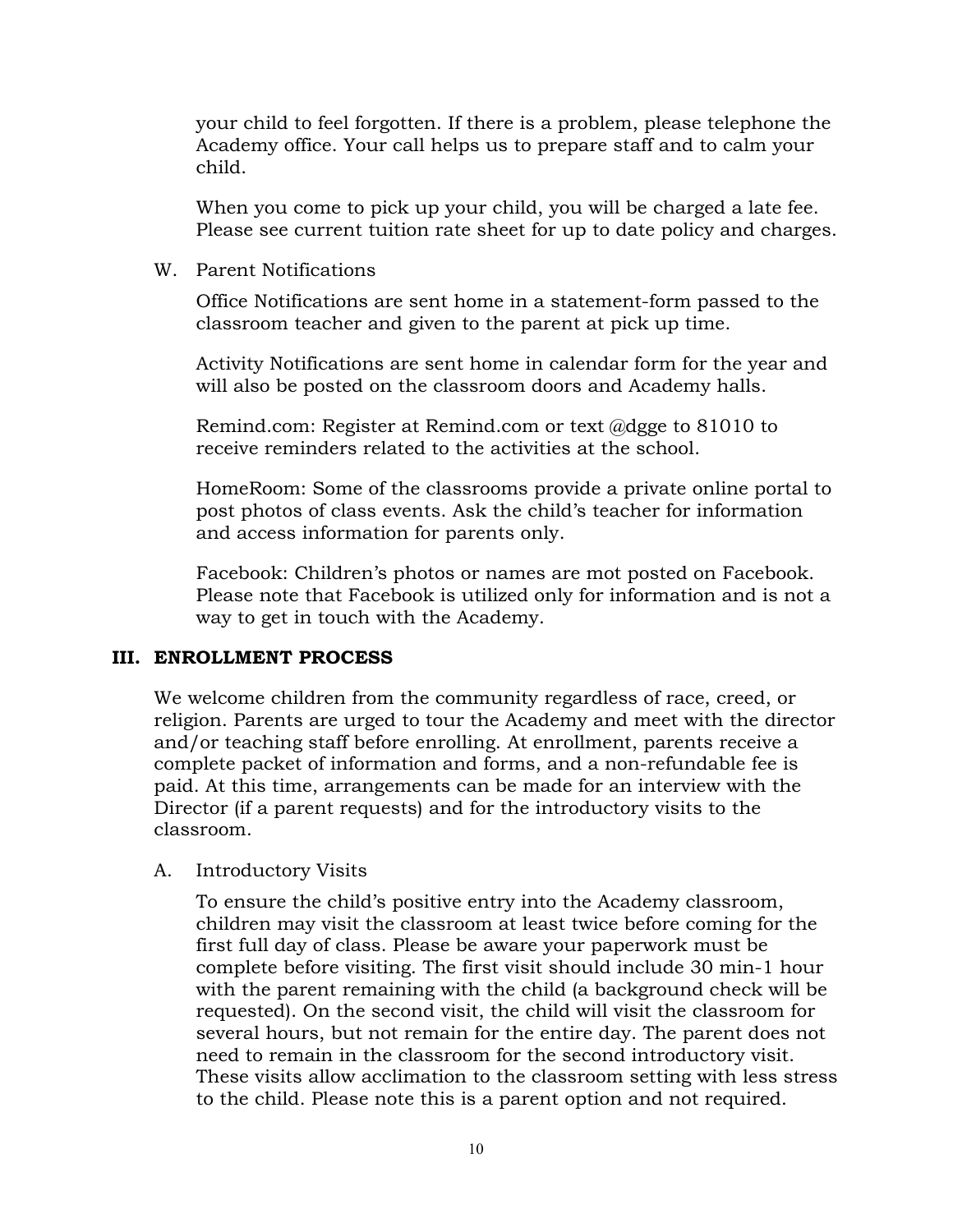#### B. Enrollment Visits

The following steps must be completed for enrollment:

- 1. Complete registration forms
- 2. Up-to-date immunizations are required. Immunization, physical examination history and statement of health signed by the child's physician
- 3. Sign agreement to verify parent(s) has read, understands, and agrees to follow the policies of the Academy as outlined in this PARENT HANDBOOK and any amendments made to it
- 4. Payment of the non-refundable registration fee
- 5. Complete two introductory visits for the child (on parent's request)
- 6. Optional interview with the Academy Director
- C. Child Custody

The parent who has engaged us as his/her childcare provider has continuing responsibility to inform us of (1) the legal status of parties involved in the custody of the enrolled child and (2) any subsequent change in custody status.

The enrolling parent or legal guardian must certify that his or her instructions on releasing the child from the center are in accordance with the law and not in violation of any other parent's or legal guardian's rights. The Academy requests that a copy of the portion of the divorce decree, which outlines custody arrangements, be part of the child's file with the center. If either parent is prohibited from picking up the child, a court order is required to be part of the child's file.

We will not subvert the law. The Academy will abide by all legally served court orders. We will communicate to the parent or legal guardian who enrolled the child when a court order has been served to us. This enrolling parent will be the decision maker regarding all maters at the school. Unless stated otherwise by the court.

Our staff will do their utmost to make certain that the custody guidelines set forth in divorce decrees and other legal documents are followed. We depend on parents to keep us informed on the issues of custody. Communication between the custodial parent(s) and the Academy's staff is vital.

D. Enrollment Forms

The school must have necessary forms completed and on file before the child will be admitted. This will help us comply with state regulations. These forms include all enrollment application, parent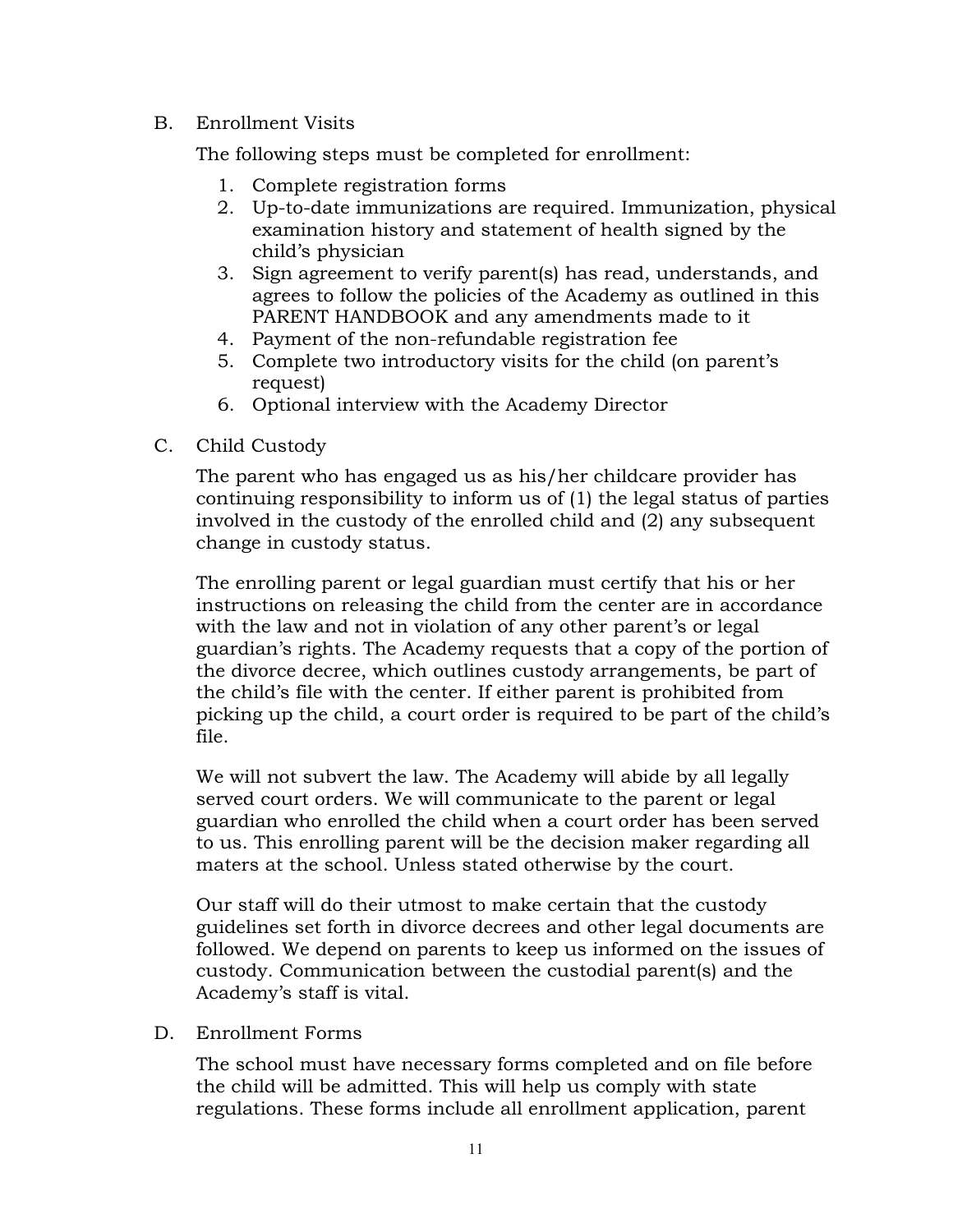agreement form, medical forms, permission slip, and child release form. And in custody cases a notarized custody declaration may be required. Please keep this information updated.

E. Staff Hired as Babysitters

We are very proud of our staff and would love for you to have the opportunity to have them as personal baby-sitters in your home. The Academy is not responsible for the actions of employees outside of allotted times the employee works at Spring Branch Presbyterian Academy. We do not sanction employees working for parents of children attending our facility. In the event that you choose to hire an employee of Spring Branch Presbyterian Academy for such services we will not be held liable. Upon signing this parent handbook you understand and agree Spring Branch Presbyterian Academy will not be held liable for teachers who babysit your child/children.

#### **IV. FINANCIAL POLICIES**

A. Payment Procedures

Tuition is due each month the child is enrolled in our program whether they are present or absent.

The Academy is operated as a non-profit ministry to the children of our community. The monthly tuition charges are for the space in our program and not for the periods of attendance.

Our Board regulates all tuition, registration, and supply fees. Rates are reviewed annually. Changes or increases in tuition are carefully considered. It is our desire to announce changes in tuition as early as possible, usually 1-2 months in advance.

B. Fee Schedule

A non-refundable registration fee is due when a child is enrolled.

Tuition is due by the first of the month, unless a payment plan of the 1st and 15th is established with the Academy. For the 1st and 15th payments, there is a five-day grace period. A late fee is assessed for payments made after the 5th and 20th of the month. An additional fee per day may be charged until tuition is paid in full. Please see the current tuition rate sheet for up-to-date policies and fees.

C. Late Pick-up Fees

A late pick up fee will be charged for children in the full day and parttime programs when the child is not picked up on time. Please see the current tuition rate sheet for up-to-date policies and fees.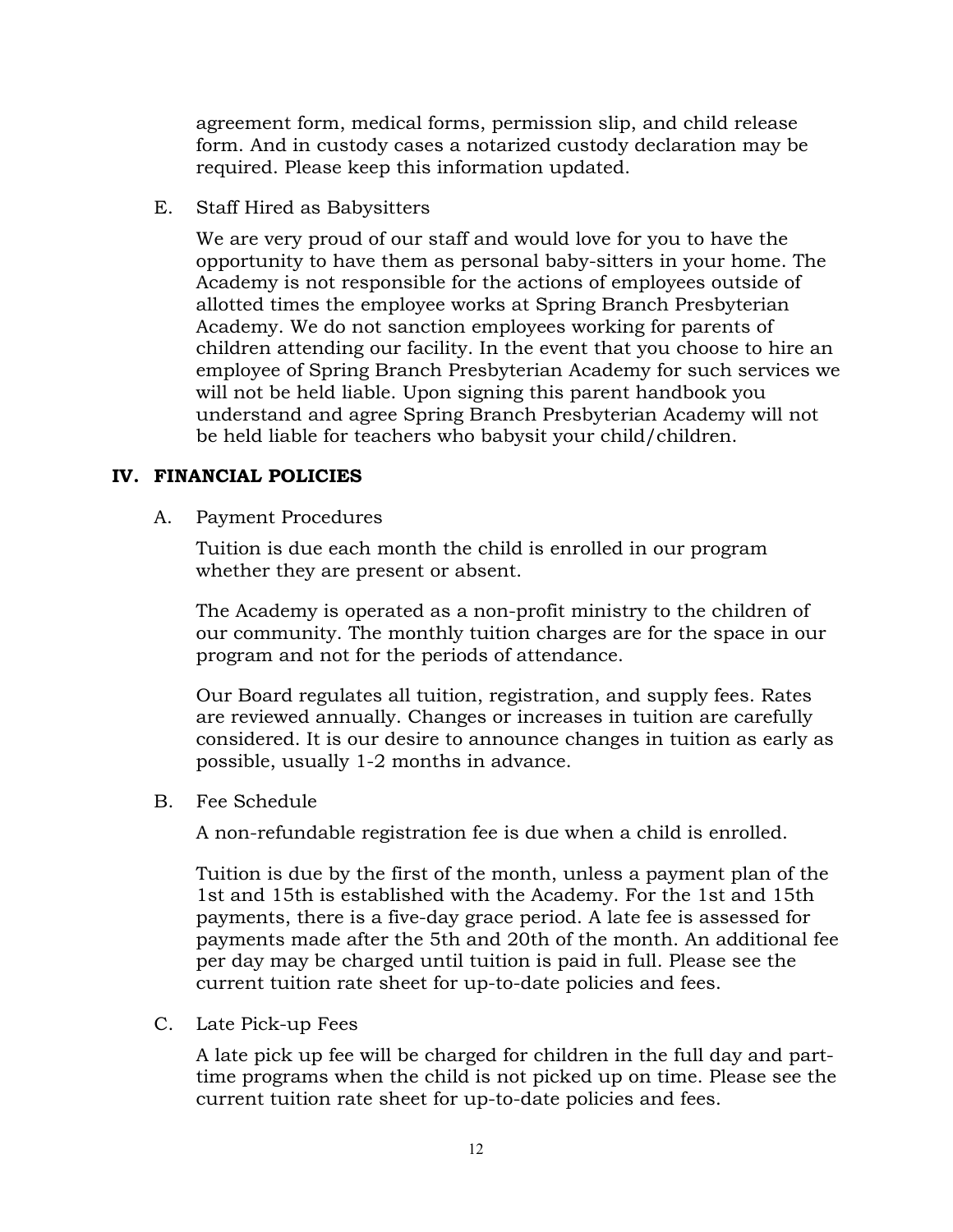#### D. Delinquent Account

Account statements are issued twice a month for accounts showing any balance. Accounts, which are delinquent by the end of the month, can result in the termination of the child's placement with the Academy unless previous arrangements have been made with the director. The Academy is not allowed to let balances accrue on any account. It is the parent's responsibility to contact the Academy director to make payment arrangements for delinquent accounts.

If a child's placement is terminated, the Academy reserves the privilege, at its sole discretion, not to reinstate the contract. If reinstatement of the child's placement is requested and granted, a \$50 reinstatement fee will be charged.

Checks returned to the Academy due to insufficient funds or other reasons will be charged a bank handling fee as well as a \$35 late payment fee.

E. Tax Deduction

According to the Internal Revenue Service, a childcare expense for working parents is tax deductible. A statement will be available in the Academy office by January 31st of the following year. Tuition must be paid in full to receive this information.

F. Discounts

Sibling Discount: A 10% sibling discount applies to a 2nd and 3rd child of the same family after a one full-time tuition has been paid. This discount applies to the lesser tuition fee(s).

Spring Branch Presbyterian Church or Staff Discount: A 10% discount is given for each child of families who are Church members.

#### **V. SUSPENSION/DISMISSAL PROCEDURES**

- A. Plan of Action
	- 1. Academy staff will keep the Academy's Director informed concerning potential or actual problems with individual children within the classroom. A plan of action will be created to help bring the child "back on track". This plan of action will include:
	- Implementing all steps of the Academy's Positive Discipline Plan
	- Monitoring, analyzing, and documenting the classroom situation looking for areas to improve or correct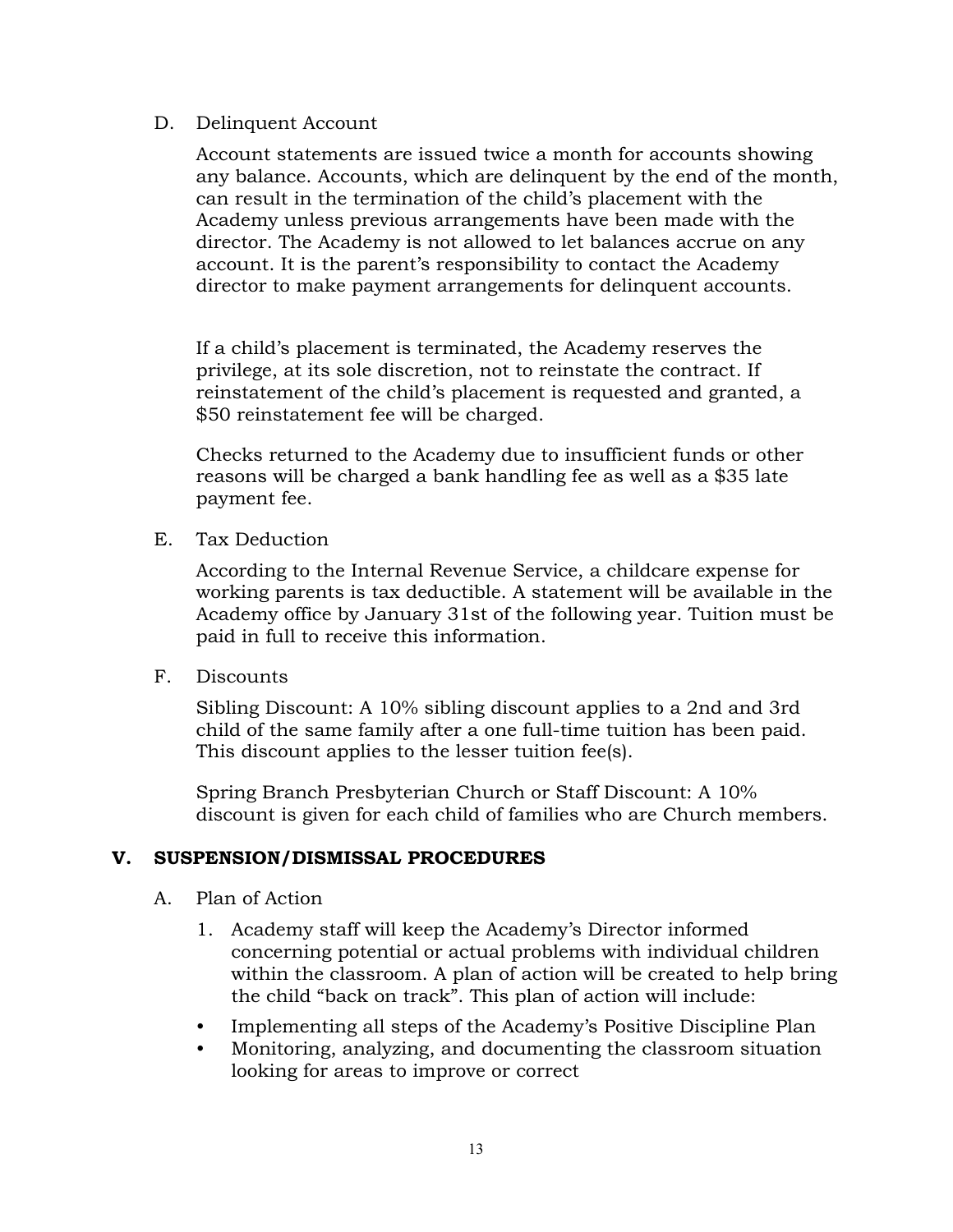- Using an outside observer to view the situation and make objective recommendations
- Conferencing with parents by phone or in person to assess the situation and to set goals
- 2. The Academy Board will be advised, as necessary, of potential or actual problems with individual children through the regular monthly meetings, through phone calls or through special called meetings when necessary.
- 3. Whenever possible, before actual suspension or dismissal of a child occurs, Academy Director will advise the Academy Board Moderator and/or the entire Academy Board.
- 4. Careful records and documentation will be maintained as the above steps are followed.
- 5. If a parent disagrees with the suspension or dismissal decision, they may ask for a conference with the Church's Clerk of Session, the Pastor or designee. This person also may involve the Academy Board, The Director or the Pastor as needed. The Pastor or a designee will be solely responsible of all communications on behalf of the church. Please see 'Parent Grievances' below.
- B. Withdrawal Information

A two weeks' notice is required when the child is to be withdrawn. Failure to give two weeks' notice will result in charges being assessed during this two-week period.

C. Parent Grievance

All grievances should be made in person to the Director. A conference may be requested at which time the Parent and the Director will attempt to work out a solution. If a solution to the grievance or problem still cannot be found, the Parent will be requested to put the grievance in writing for presentation to the Academy Board for further consideration. At the very next scheduled Academy Board meeting, time will be allotted for discussion of the grievance. Resolution of the grievance should take place within two weeks. If there is not an Academy Board meeting within two weeks of the complaint, a meeting may be called by the Chairperson of the Academy Board to convene a meeting in order to discuss the grievance. The Parent will receive an answer to the complaint or grievance within one week of the convened or regular Academy Board meeting. At this point if the parent does not feel that they have been heard and understood, they may ask for a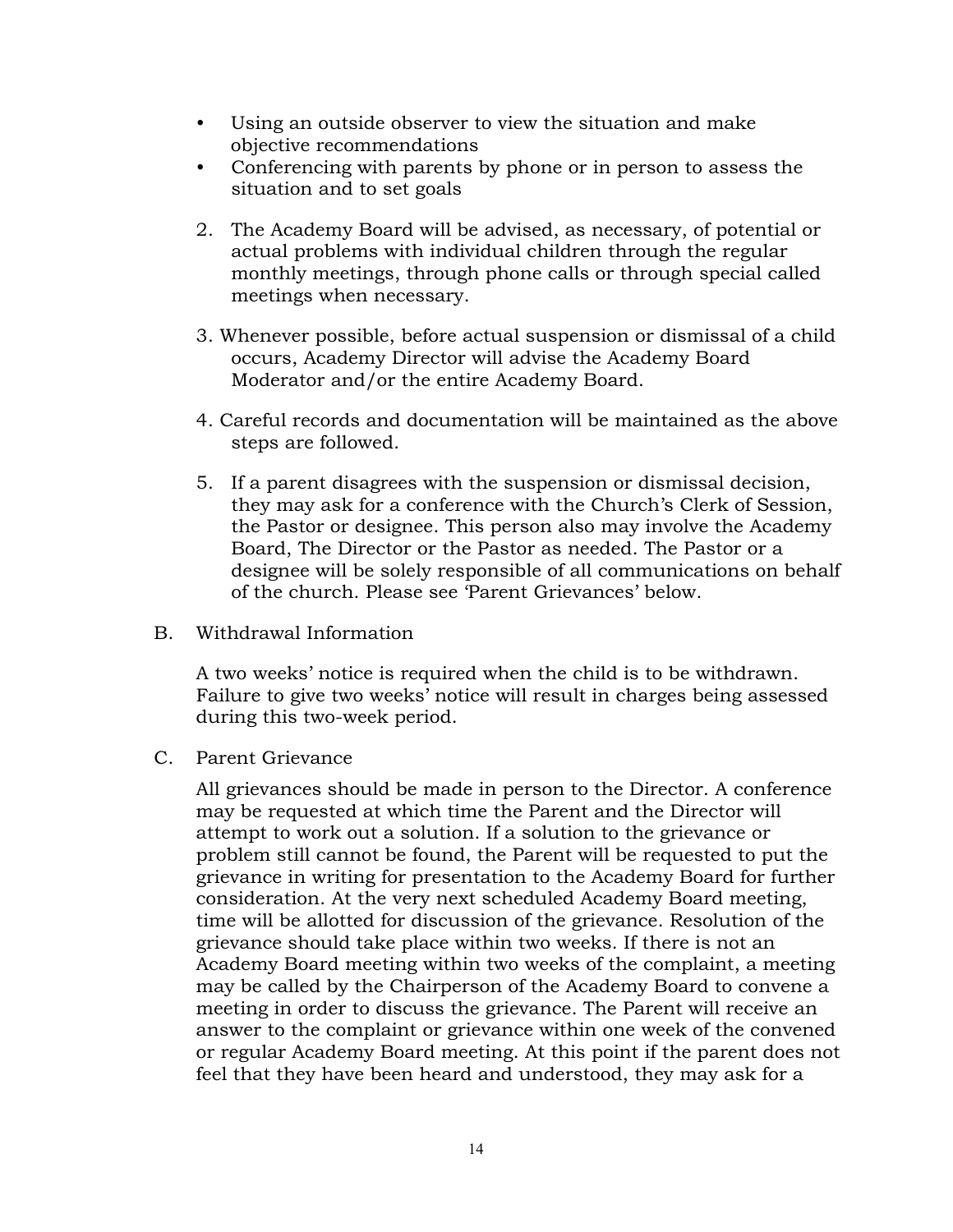conference with the Church's Clerk of Session, the Pastor or designee. Please see Plan of Action step #5 above.

#### **VI. HEALTH & SAFETY POLICIES**

Our goal is to provide a happy, safe, and healthy environment for the children enrolled in our Academy. The Academy rigidly adheres to all health and safety policies outlined in the State of Texas' Minimum Standards for Day-Care Centers. A copy of this document is available for parental review in the Academy office.

#### A. Safety First

The Academy strives to maintain high safety standards. There are written policies and procedures for dealing with emergencies as well as an emergency evacuation plan for the center. Academy staff conducts monthly fire drills with the children as well as periodic emergency drills such as severe weather drills.

Electrical outlets are kept secured, and medications and cleaning supplies are kept out of the reach of children. Our church's Property Group and the Academy's staff make regular safety inspections of our building, grounds, and play-yards.

Cleanliness as a preventive measure has a high priority with our Academy. Frequent and vigorous hand washing by staff and children is encouraged. Staff wear disposable gloves when changing diapers, cleaning a cut or a bloody nose, removing clothes soiled by blood or body fluids, and when feeding an infant-drinking breast milk. Toys, play equipment, infant beds, children's nap mats, and table surfaces are sanitized daily with a broad-spectrum disinfectant. In the Toddler rooms, toys are sanitized all through the day. The diaper changing area or pad is sanitized after every use.

#### B. Accidents, Injuries & Medical Emergencies

All staff members in all classrooms are trained in First Aid and infantchild CPR. First aid supplies are kept in the Academy's office as well as in the classroom. Teachers carry basic first aid supplies with them to the playground, to the lunchroom, and on walks and outings. If an accident occurs, staff will attend to the child's needs immediately. If the injury or accident warrant, parents will be notified immediately by phone. The attending staff member and/or a witnessing staff member will fill out an accident report as soon as possible. Parents will receive a copy of the report and copies of the report will be kept on file at the Academy. If a minor accident and/or injury occur towards the end of the day, staff will verbally notify the parent of the accident and/or injury with a written report due to the parent the next morning.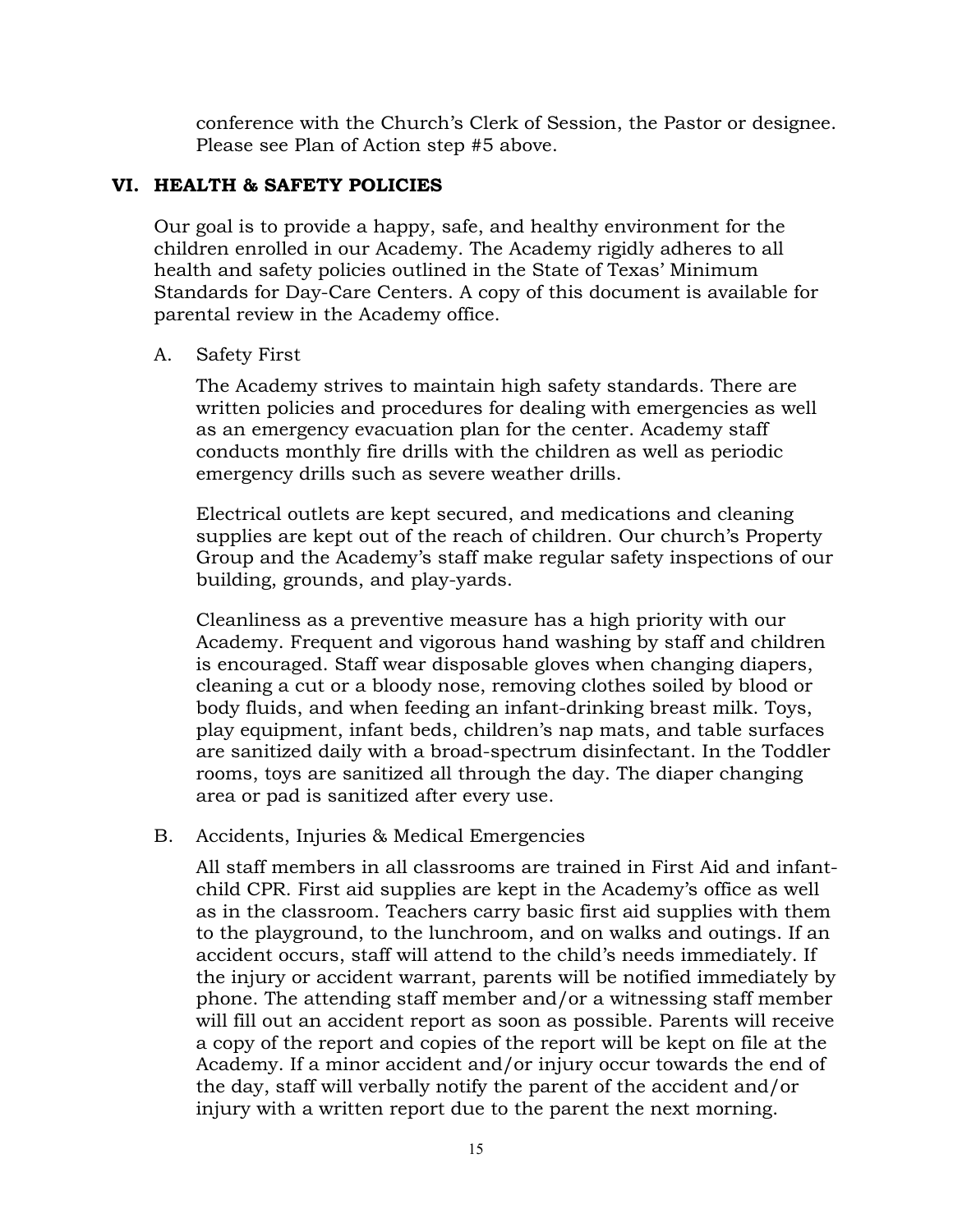If treatment by a doctor is needed, the Academy will always make every effort to contact the parent and/or the doctor the parent has indicated on the enrollment form. If the parent cannot be reached, every effort will be made to contact the "in case of emergency" person listed on the Enrollment Form. In all events of emergencies dealing with accidents, injuries, or illnesses, the Academy will make sure that the injured or ill child receives the necessary emergency treatment until the parent or "in case of emergency" person can be reached. The authorization for emergency treatment is part of the enrollment packet and must be signed upon enrollment.

C. Required Immunizations & Examinations

Texas laws and the Texas Department of Protective and Regulatory Services require the following immunizations and examinations for all children enrolled in a state licensed child-care facility:

- DPT or DtaP
- HIB
- Poliomyelitis
- Mumps/Measles/Rubella
- Varicella (chickenpox)
- Hep B
- Hearing and Vision Screening (for 3 & 4 year olds)
- Statement of Health signed by a physician

Immunization records must be provided upon enrollment. All immunization records for toddlers and preschoolers must be kept current. Parents should submit validated proof of immunizations as the child receives new immunizations or booster shots.

D. Illnesses

Children who are ill with a temperature or a contagious disease or condition may not attend the Academy. If the child becomes ill while attending the Academy, parents will be notified. The Academy director or other administrative staff will make the final determination if a child is too ill to remain at the center.

The Department of Protective and Regulatory Services' guidelines and the Academy state that a child cannot come to school if they:

- Have a contagious disease
- Show signs of unusual fatigue, irritability, fussiness, or lethargy
- Have had a temperature of 100 or more degrees
- Have severe coughing
- Have a sore throat
- Have symptoms of a cold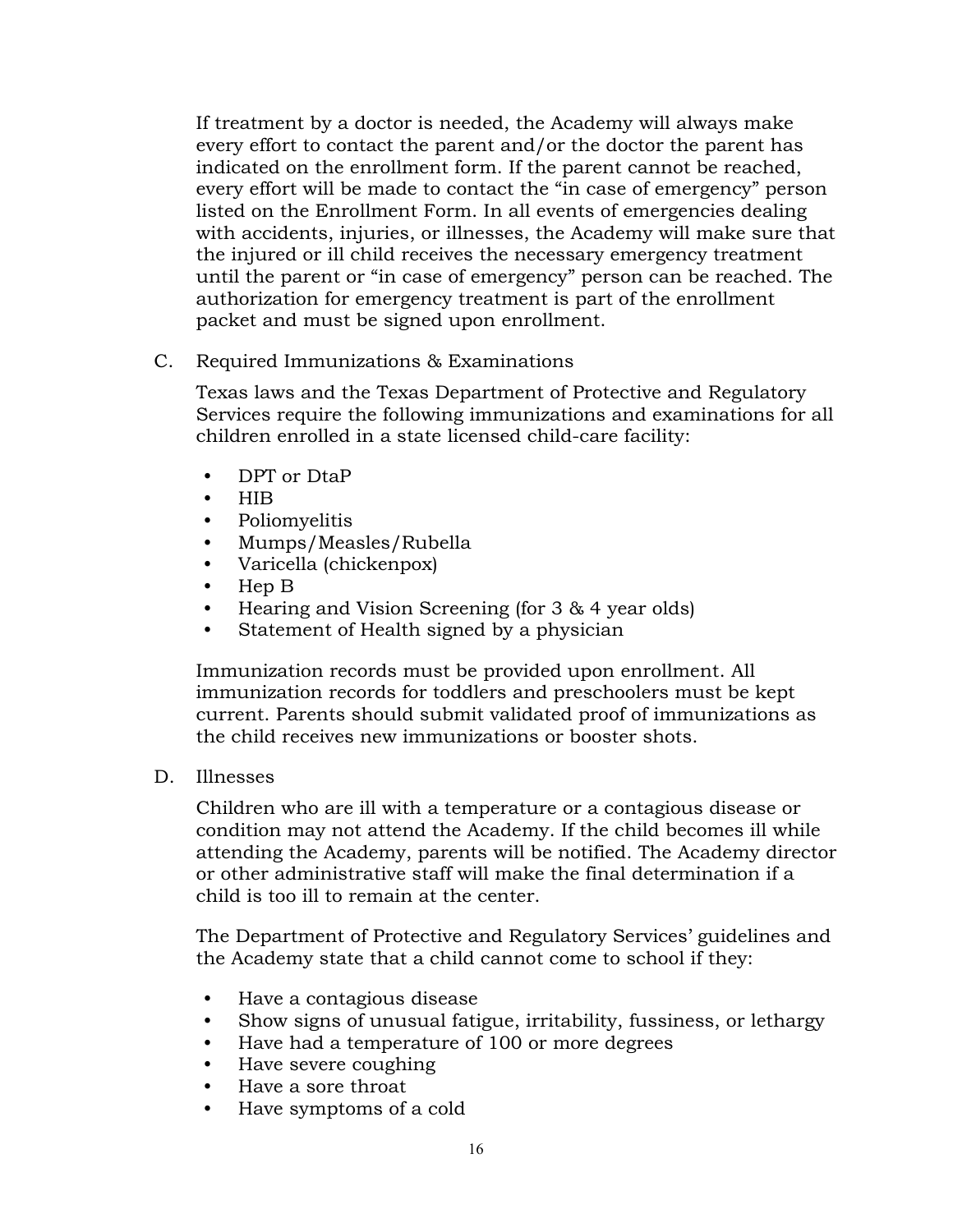- Have persistent diarrhea (2 times successively, very watery)
- Have experienced vomiting
- Have sore, discharging eyes
- Have yellow or green discharge from the nose, ears, or eyes
- Have skin eruptions or infectious skin disorders
- Have a communicable disease including but not limited to chicken pox, measles, or mumps

The Spring Branch Presbyterian Academy reserves the privilege of sending children home if the child develops any of the above symptoms during the school day. The parents will be notified and asked to pick up the child within 30-45 minutes. The Academy requests that parents appreciate their obligation to their own child's health, as well as to the health of all the children in the class and the school.

If a parent cannot be contacted the Academy will try to contact the child's emergency contacts. If at this point a contact cannot be established with parents or emergency contacts the proper emergency agency will be contacted.

Parents are urged to plan ahead for alternative childcare when their child is ill. Please note that Texas State Law requires that parents notify the school if their child develops a communicable disease, including head lice, so that the school may notify the parents of the other children in the class. Always ask your pediatrician if your child's condition is a communicable one.

E. Return to School after Illness

Normally a child must be free of the above listed conditions for 24 hours before returning to school. A child may be readmitted earlier than the 24-hour waiting period only with a written statement from the child's doctor stating that the child has been examined, is not contagious, and is able to participate in all the school activities including outdoor play. With the exception of a child who has been sent home with a fever they will have to be fever free for 24 hours before returning to school. For example: if your child has been sent home on Monday with a fever they cannot return to school until Wednesday.

When a child returns to the Academy, they must be able to participate in all Academy activities including going outside to play (weather permitting).

Our program design and its limitations dictate that no child will be kept inside separated from the other children when weather permits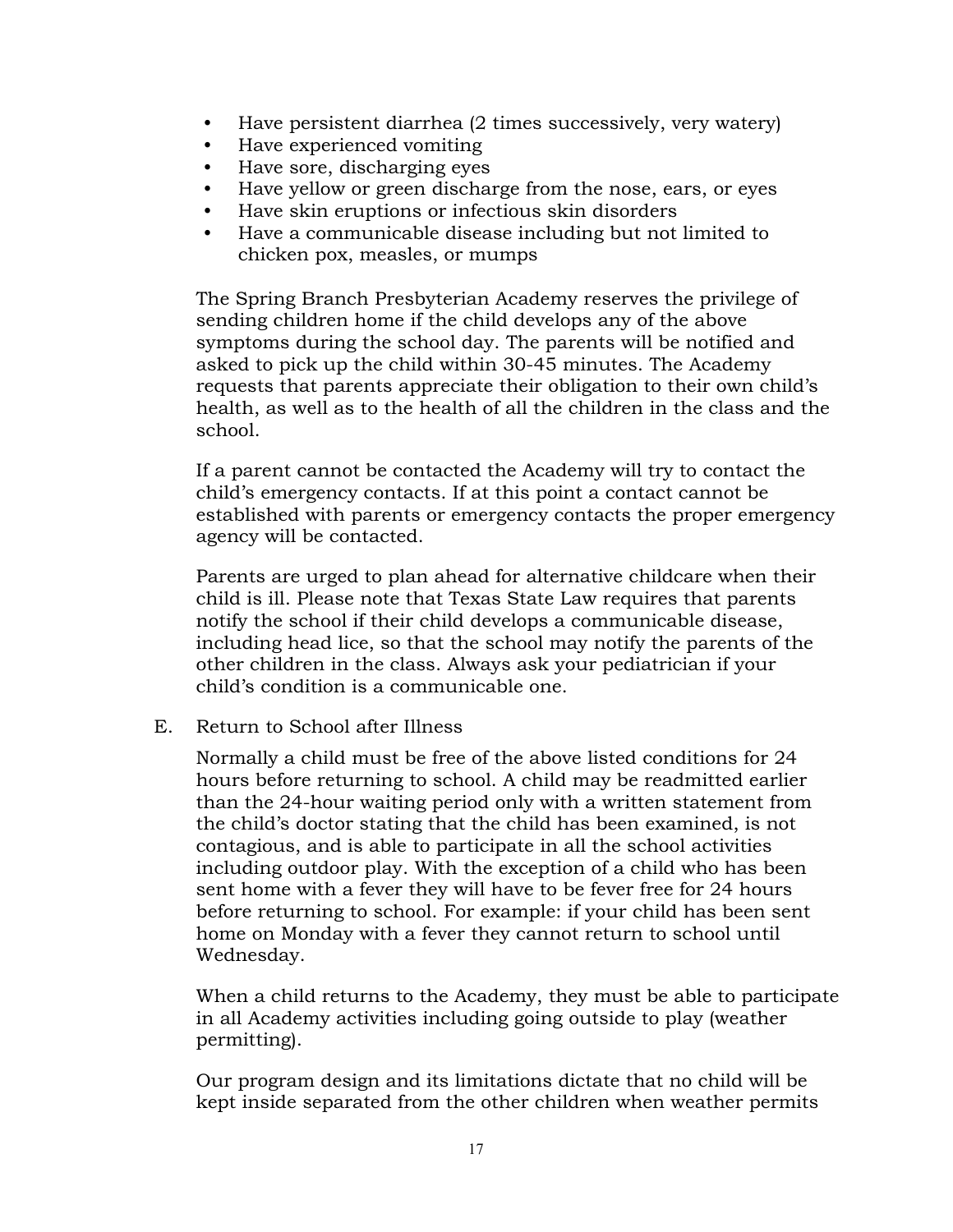outdoor play. Our program philosophy is based on the premise that child-care can be stressful for young children and, if ill, they need a quiet, restful environment in which to recuperate. If a child is not well enough for play outdoors, they need more recuperation time at home.

#### F. Medications

There are no state requirements that centers have to administer medications or breathing treatments. Our school has chosen to help parents in this important area; therefore, we have some set guidelines that reflect the Health Department's requirements for those centers that choose to give medications and treatments.

A completed and signed Medication Permission Form, obtained at the Academy office must accompany prescription and non-prescription (over-the-counter) medicines. If medications are ongoing, a form must be filled out every Monday morning for that week. All medications must be in their original containers with the child's name clearly written on the label. Check with the Academy regarding current specific medical and allergy related procedures.

Children are never allowed to carry any kind of medicines (over-thecounter or prescription) in their classroom or in their backpacks, diaper bags, or other belongings.

Prescription medicines may be given only if (1) the prescription label carries a current date and (2) the name of the specified child to whom it is being given.

Over the counter, non-prescription drugs, that are to be administered by our staff must (1) be in the original bottle, (2) labeled with the child's name, (3) be recommended for the child's age, and (4) have directions and dosage on the label.

If the non-prescription drug is recommended for an age that is not the child's, a doctor's note approving the administration of the drug and dosage information must accompany the medication.

All medicines and the completed and signed Medication Form are to be given to an Academy staff member in the office. When possible, we limit giving medications to two times per day only: the child's lunchtime and at 3:00 P.M. No medication will be given "as needed". We must be given exact times to give all medication.

G. Vision & Hearing Screening

The Special Senses and Communication Disorders Act, Texas Health and Safety Code, Chapter 36, requires a screening or a professional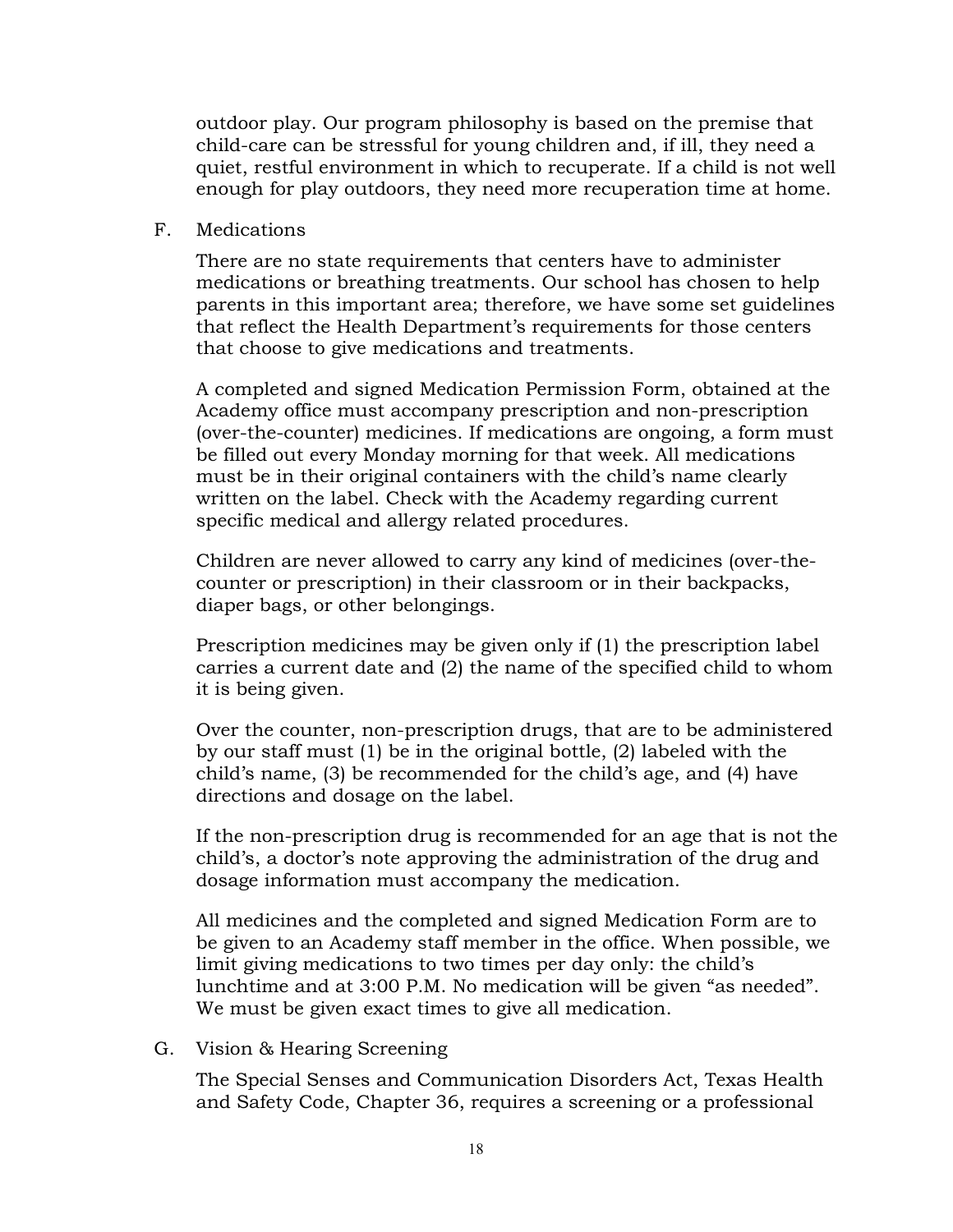examination for possible vision and hearing problems for children of certain ages and grades. Refer to 25 TAC Chapter 37, Subchapter C, (relating to vision and hearing screening), for specifics on vision and hearing screening. This information is available at www.dshs.state.tx.us/vhs/.

You must provide a copy of the screening from your doctor.

H. Detection & Reporting Child Abuse

In accordance with state law, we immediately report suspected abuse or neglect to the Texas Department of Protective Regulatory Services. The Academy provides our caregivers with annual training on child abuse and neglect. We also have posters that readily list local phone numbers for reporting incidents.

Most often the abuse of children is not pronounced. Whether it is a parent, stepparent, or even a boyfriend/girlfriend of the custodial parent, people rarely confess that they have abused or neglected a child. Abusive adults cross all racial and socio-economic boundaries and they are not usually mentally ill or handicapped but are simply too ashamed to admit the abuse. And children are either too frightened or unable to say the mistreatment occurred.

Only when someone acknowledges that there is a problem can a solution be found. If nothing is done to address warning signs, the child's life will continue to deteriorate. The abuse erodes trust and can cause the child to suffer from speech delay, a lack of curiosity, and a negative self-image. Left unopposed the situation can even result in serious injury or death of the child.

• Detection of Child Abuse/Neglect

Observing the parent-child interaction at the time of the child's arrival or departure is critical to proper identification of abuse. During these times parents are stressed and hurried. Belittling or ridiculing by the parent of a slow-moving child may occur. Shaking, striking, or pulling the child's hair may be other behavioral techniques used by the parents to control the screaming, tired child. Poor hygiene of the child may also be observed. All these are signs of abuse or neglect. Not reporting these instances may result in serious consequences for the child and present a legal liability for those who fail to comply with the law to report it.

Recognition of child abuse or neglect is not based on one or two clues but a cluster of indicators. While the child is in our care,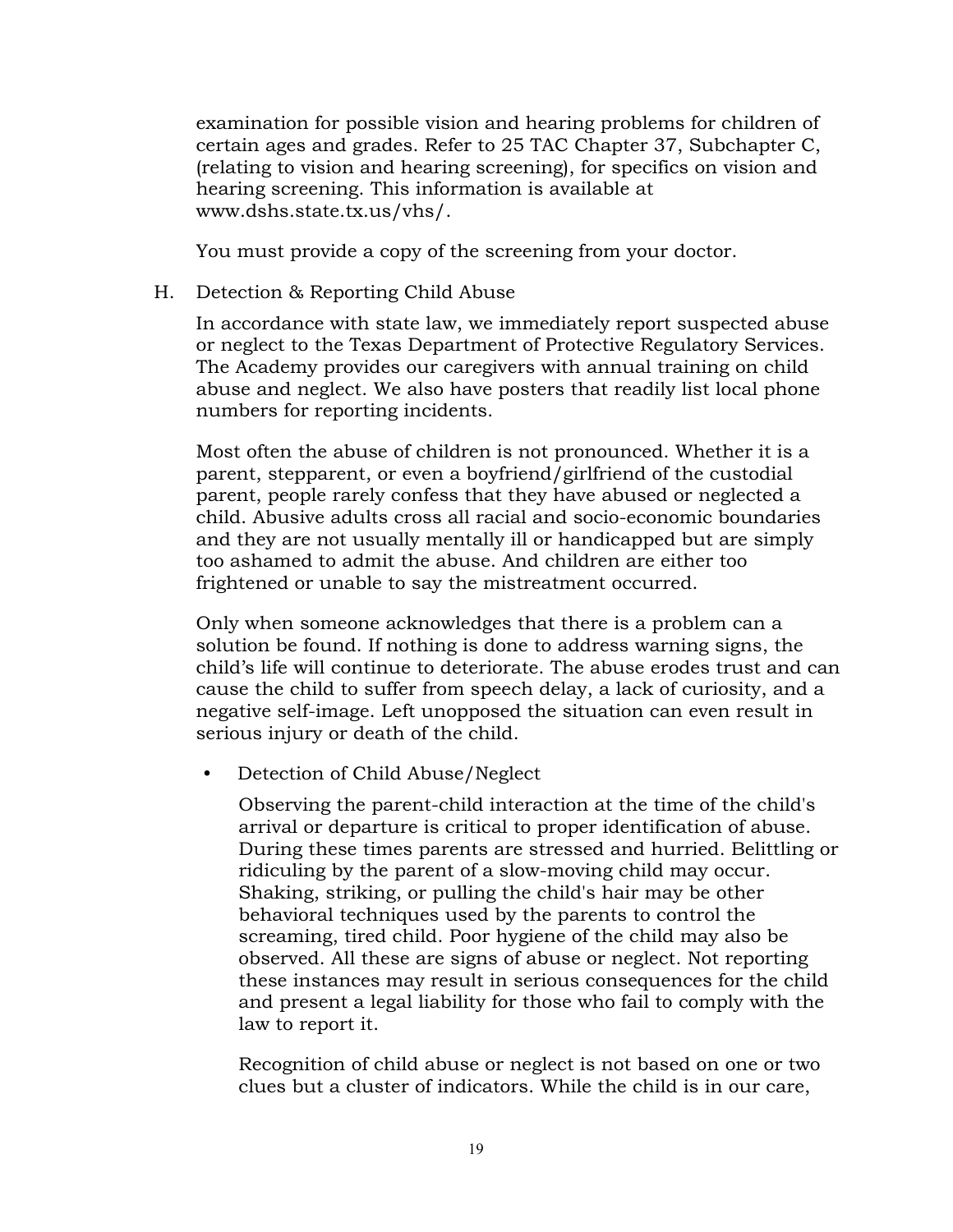keeping an eye out for the physical and behavioral indicators is the essential way to detect mistreatment.

• Indicators of Physical Abuse

For a child to be physically abused, they must have some type of physical mark on their body. Bruises on the lower legs and the outer forearm areas are not necessarily signs of physical abuse. Bruises in these areas are common among all children and are the consequence of play and growing up. Bruises in the covered areas of the body like the torso or buttocks are likely to be signs of physical abuse.

Unexplained burns, human bites, broken bones, black eyes, or patches of hair loss on the head are other physical indicators that physical abuse may be occurring.

Behaviorally, a physically abused child may appear frightened of the parents and protests or cries when it is time to go home. This child may be wary of adult contacts or can be extremely aggressive or withdrawn.

• Indicators of Sexual Abuse

Research shows that 1:3 girls and 1:5 boys are sexually violated by the time they are an adult. A family member or someone who is trusted by the family accounts for approximately 90% of all sexual abuse. The effects of sexual abuse on a child are devastating because it is beyond their ability to understand. This experience produces psychological trauma will impact the child's behavior indefinitely until it is addressed. This trauma has particular impact on the child's development when the perpetrator is the caregiver in the family. The child may see their parent or caregiver in both a positive and negative way. They can hate the abuse and love the abuser. Unable to understand this contradiction, a child will display a variety of symptoms that indicate the child has been traumatized.

Physically, the child may have difficulty walking or sitting. The child's underclothing may be torn, stained, or bloodied. There may also be bruising or bleeding in the external genitalia, vaginal or anal areas. In some cases, the sexually abused child may have a venereal disease.

Behaviorally, the child may show bizarre behavior or possess unusual sexual knowledge. Anticipation of the sex abuse is usually more traumatizing than the actual sex abuse itself due to the anxiety that wells up in the child. Sexually abused children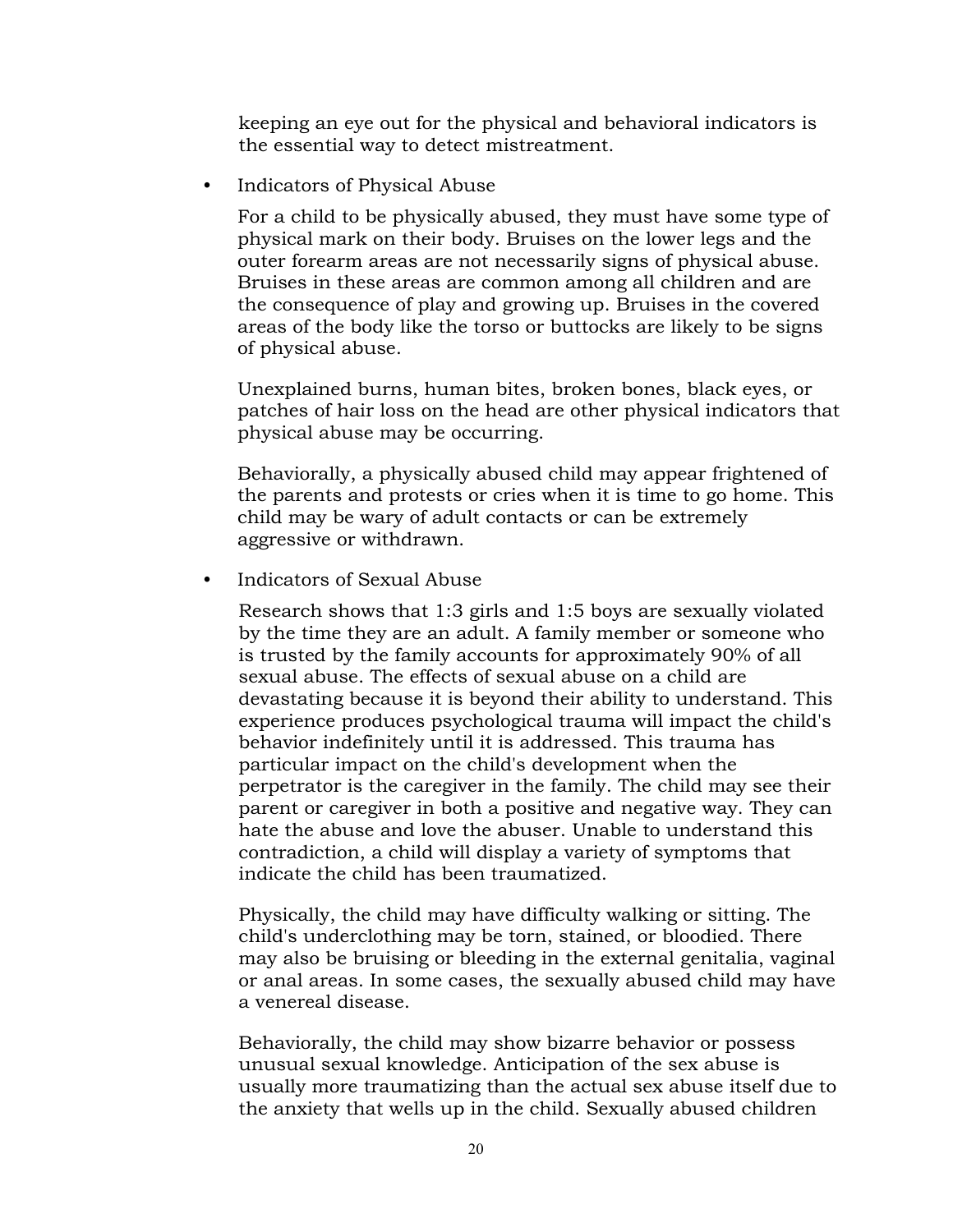tend to withdraw and fantasize. They may be unwilling to change clothes for a field trip or may find nap time extremely stressful because the child associates undressing or sleeping with when the sexual abuse occurs.

• Indicators of Emotional Abuse

Emotional abuse is mental or emotional injury that results from belittling, constant teasing, unfair treatment, excessive demands, verbal attacks, or inadequate nurturing. It is a subtle, yet devastating form of child abuse. A child who experiences emotional abuse loses their self-esteem and feels unlovable.

Emotional maltreatment can have physical effects in the child. It causes an overall physical failure to thrive that can result in speech disorders or delayed physical development.

Behaviors found in emotionally abused children range from submissiveness and passivity to aggression and making demands. Habit disorders such as sucking, biting, and rocking may be the result of such abuse. Hysteria, obsession, compulsion, phobias, and hypochondria may also indicate the child is experiencing emotional maltreatment.

• Indicators of Neglect

The most common form of abuse is neglect but it is often overlooked. In child care, neglect is failure to provide food, proper nutrition, clothing, shelter or adequate housekeeping, medical care, proper hygiene, and supervision. Often, neglect is the result of a parent's ignorance so the parent may simply be unaware of the neglect and appear to be indifferent towards the child.

Neglected children are consistently hungry, fatigued, appear dirty or have elevated body odor. Other signs include disregarded physical problems or medical needs that have not been addressed. In conversations with a neglected child you may learn that they are consistently without proper supervision at home. Abandonment is an extreme form of neglect.

• Response to Abuse/Neglect

Though one can observe the various indications of abuse or neglect, a child may wish to disclose the mistreatment to caregivers. When a child indicates that they want to report abuse or neglect, we follow these guidelines:

 $\Box$  A private place is found to talk with the child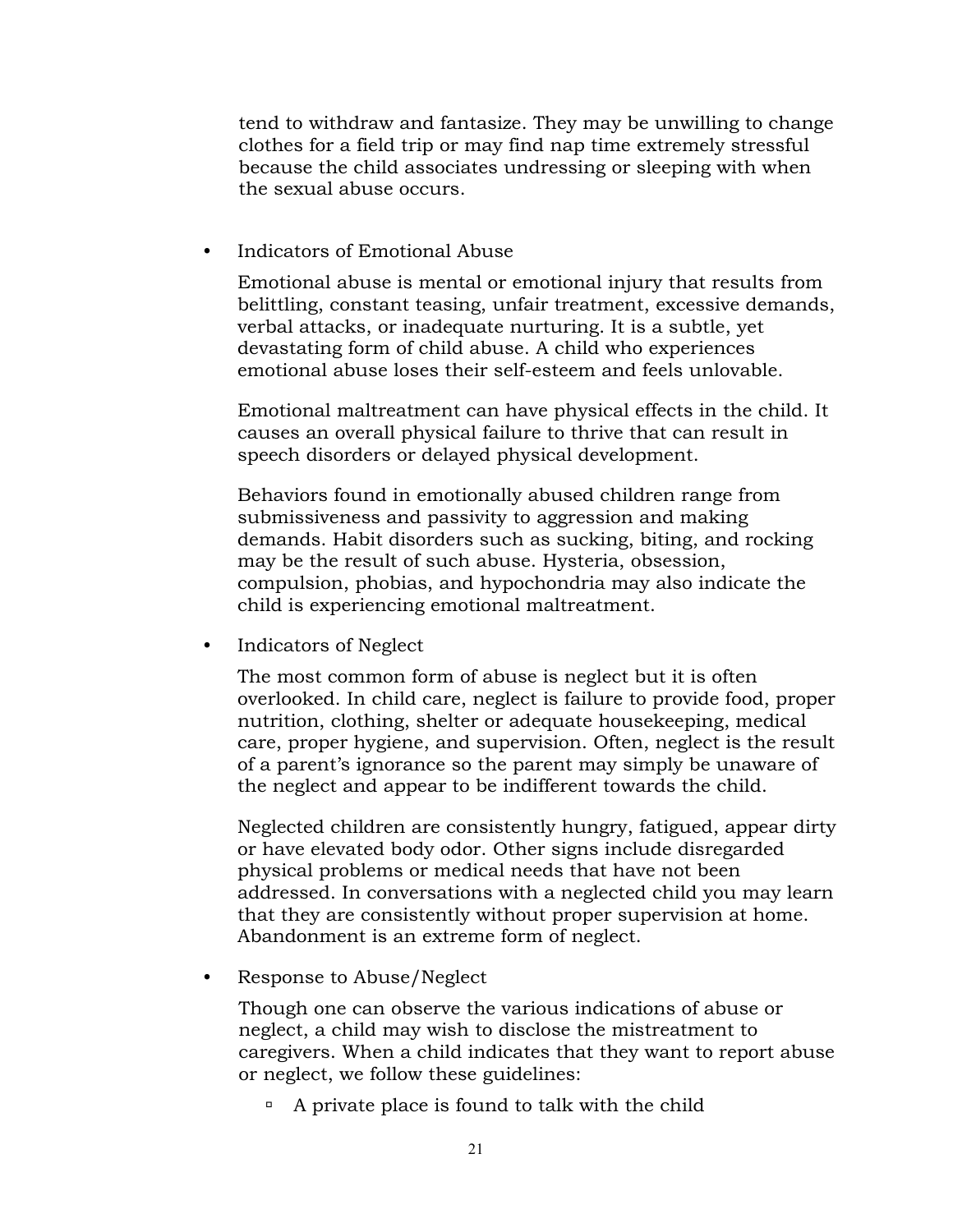- □ The child is comforted and the caregiver focuses on being supportive
- $\Box$  The child is told that they are believed and that the caregiver is proud of them for revealing the mistreatment
- □ The caregiver assures the child that they will be protected
- $\Box$  The caregiver informs the child that the talk will be reported and explains what will happen when the report is made (we do not "promise not to tell")
- Legal Requirements to Report Abuse/Neglect

A report of suspected abuse to the Director of a day care facility does not satisfy a caregiver's obligation to report it to authorities. The law requires that anyone having cause to believe that a child's safety or welfare may be threatened due to abuse or neglect must report the instance immediately to state or local law enforcement or to the Texas Department of Protective Regulatory Services (800- 252-5400). The hotline is open 24 hours a day, 7 days a week. The law states that a verbal report should be made to local authorities within 48 hours. Proof of abuse is not necessary, and an immediate report aids authorities with their primary purpose to protect the child. Reports are always confidential and may be left anonymously, but caregivers are encouraged to leave their name.

The report shall include information that will enable TDPRS to locate the child or family. This includes the child's full name and address, date of birth, and any supplemental information on his parents and siblings. Best efforts shall be made to be as specific as possible to describe what was observed, when it was observed and any the specific injuries or markings.

• Post-report Support with Abuse/Neglect

After incident(s) have been reported and addressed, if a parent needs additional help or guidance, they may contact the Presbyterian Children's Home & Services at 800-888-1904. This service provides help to families dealing with child abuse.

#### **VII. DISCIPLINE**

Discipline works to teach your child what type of behavior is acceptable and what type is not acceptable. Developing discipline is a guiding tool that is crucial during the preschool years. A child needs to feel totally and unconditionally accepted, still they need to learn about how to live in a world with rules and with others. This is one of the first steps in discipline at Spring Branch Presbyterian Academy.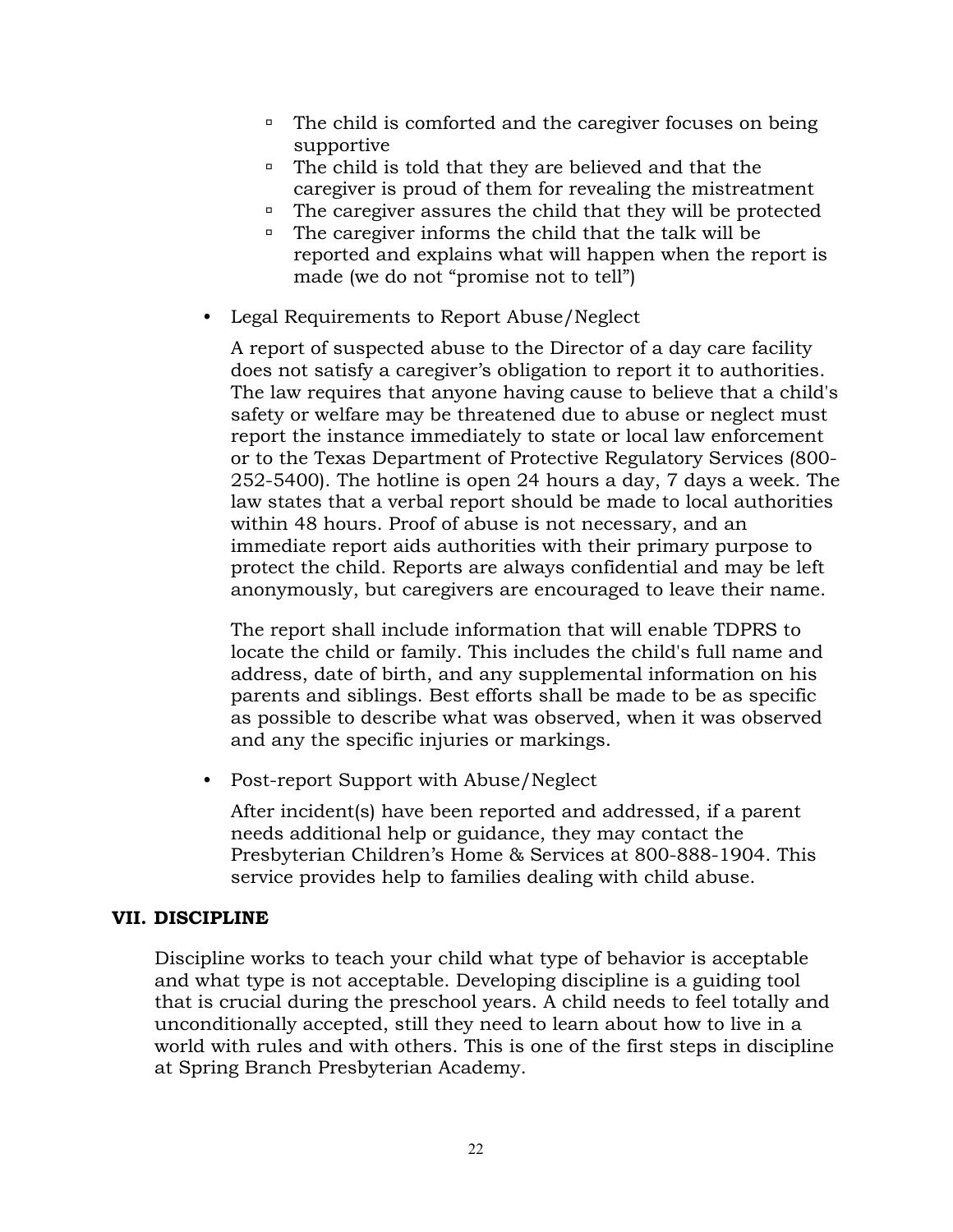Parents and teachers set guidelines on the behavior of a young child to help them learn about safety, develop self-control, and discourage inappropriate behavior such as destroying materials or hurting others. Reasonable limits give children an opportunity to choose their behavior and become an independent person.

A. Our Approach

Though a children's misbehavior may be frustrating for some, it is important to understand that we view it as an opportunity to teach, a chance to model self-discipline, and a means to develop character. Like intellectual development, emotional growth takes time and opportunities to learn.

In our classrooms we take an affirmative approach:

- Rules are clear and consistent, and the consequences of not following to the rules are discussed with the children.
- Rules are few when possible. Some classrooms have only one basic rule such as, "You may not hurt yourself, others, or things."
- Often we offer choices like, "Do you want to clean up your puzzle now, or do you want to clean up after we read a story?"
- Tantrums are ignored, if they are not harmful, to help a child understand that they will gain nothing through outbursts.

We work to help children feel good about themselves and school. Children are encouraged to understand limits, follow behavioral guidelines, participate in class activities, and respect the rights or feelings of other children. A respectful attitude toward the teachers and staff is also expected. An understanding of these rules and expectations will also aid the parents in consistently reinforcing acceptable behavior at home. In working together, we ask parents to provide us with information that will help teachers understand the child and their behavior.

Chronic behavior problems may require an additional plan including parental assistance to address the problem, supplemental counseling, or even temporary removal from the Academy. The Academy reserves the right to request the withdrawal of a child who cannot adapt to a group situation. Withdrawal may be necessary when it is deemed that placement in our care is not accomplishing the goals of our program or when it is a detriment to other children at the Academy.

- B. Positive Discipline Plan
	- 1) Classrooms are set up for success
		- Choices are provided for well-defined learning centers that have interesting and challenging hands-on activities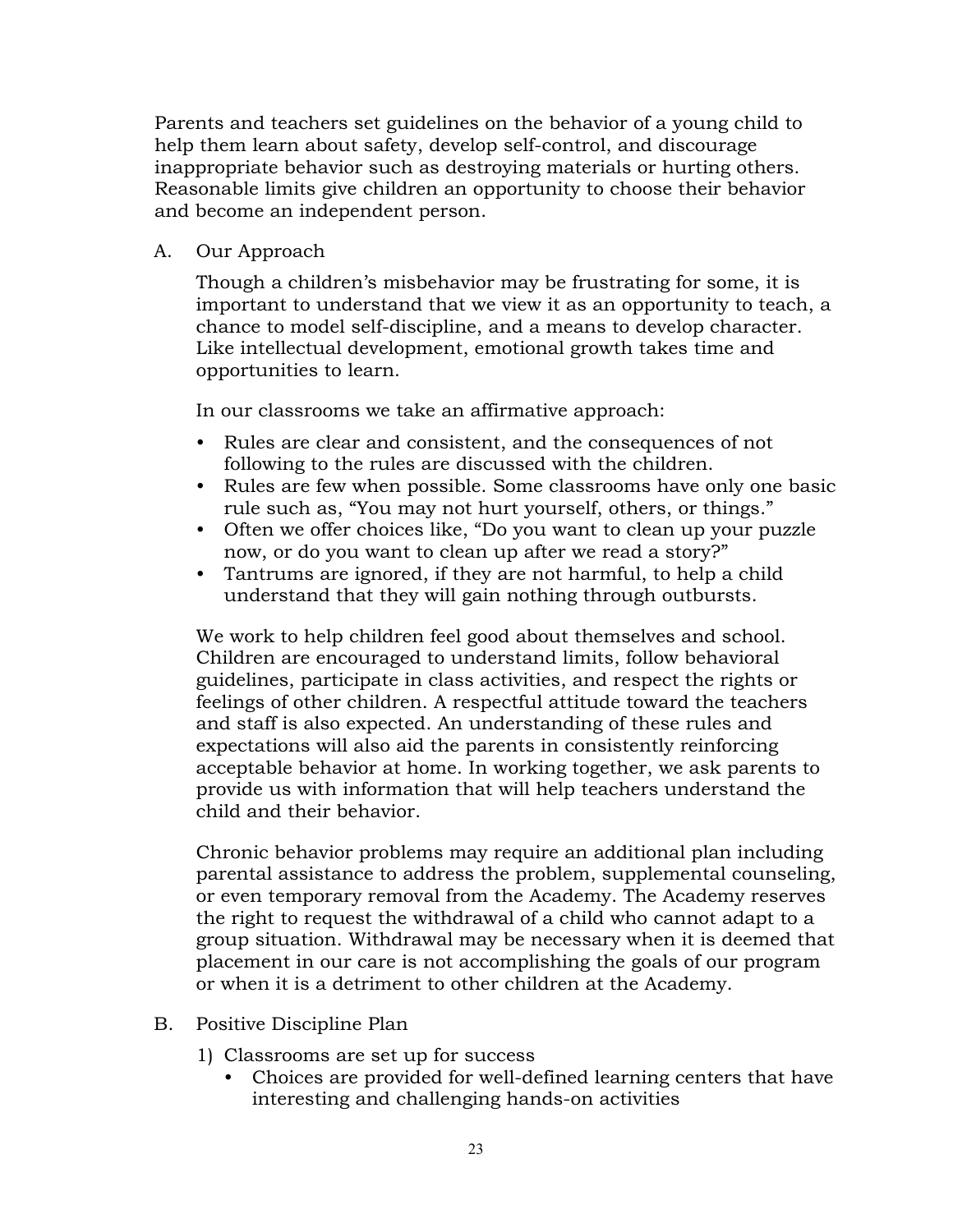- All areas of classroom are used to avoid open areas for running
- Developmentally appropriate toys, games, and puzzles are used
- Room is arranged so all children are visible at all times
- 2. Curriculum and activities are planned
	- Boredom is avoided children are challenged and stimulated
	- A variety of activities are engaged like quiet time, active time, small group tasks, large group tasks, build motor skills, apply fine motor skill building, etc.
- 3. Teachers are classroom managers
	- Teachers come to known each child well and what techniques work with each of them individually
	- Potential problems are watched for in order to redirect children away from possible negative situations
	- Each child is given lots of attention every day, including some one-on-one time, before it is demanded by negative behavior
- 4. Classroom rules are simple and positively worded
	- The rules are consistently applied and discussed with children every day because preschoolers are learners and need many reminders to help them remember from one day to the next
	- Easy to understand statements are used such as, "Be kind to everyone" or "Respect others and their belongings"
	- Application on rules encourage children to do what they should instead of what they should not like, "Walk with your feet" rather than "Don't run" or "Blocks are for building" rather than "Don't throw blocks"
- 5. Positive reinforcement is applied
	- A children observed making a good choice is encouraged with statements like, "You are working hard at the easel… good job" or "You all are working hard at sharing. In the Bible is says we should love one another and you are doing just that!"
	- Encouraging words are used often and teachers look for ways to use positive praise each day with every child
- 6. Needs are addressed, not symptoms
	- When a child acts out or makes negative choices, teachers work to find the cause of the behavior with questions like "Is the child tired, hungry, or not feeling well?", "Is the child bored or overly stimulated?", or "Why are they angry or upset?"
- 7. Children are guided to positive choices
	- When a child does something negative, the child's attention is redirected to a more positive choice or from one learning center to another learning center (Section VIII, D)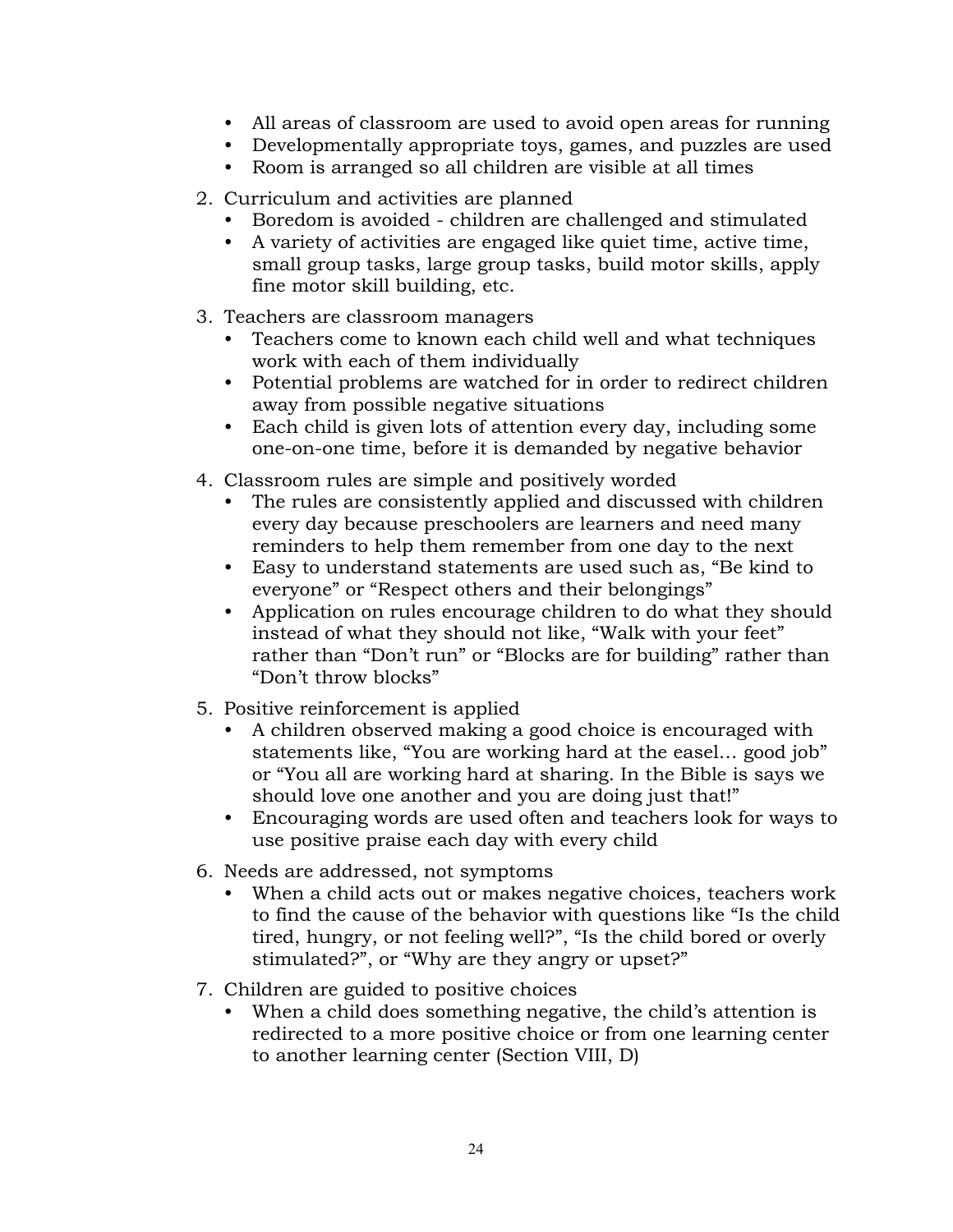- If a child is angry, we find something for the child to do that meets the expressed need of the child such as tearing scrap paper or popping bubble wrap
- When a child does something this not negative but also not necessarily safe like climbing on tables, instead of saying, "No, don't climb", we show them the climber in the room or provide a climbing experience outside
- 8. Times are used sparingly and meaningfully
	- Time outs are used by teachers to talk with a child to help them understand their negative behavioral choice, reassure them that they can rejoin their class as soon as possible, and to find out what the child's needs may be
	- Time outs are developmentally appropriate for the child and are generally not employed with children less than 3 years old
- 9. Office visits
	- A last resort for a child that needs time to "cool off" and to talk with the director or other office personnel
- 10. Behavior modification contract
	- Parents are continually updated and maybe asked how they deal with certain behaviors at home so we can try to stay consistent with the parent's methods when appropriate
	- If necessary, a behavior modification contract will be written with the parent and child to outline measurable and attainable goals that address 1-2 negative behaviors that are of the greatest concern
		- o Day is divided into increments the child can understand like 'outdoor time' or 'group time' and the child is given a check mark or smiley face by each increment of the day that they reach the goal
		- o The child is praised and encouraged when any goal, minor or major, is achieved to inspire success
		- o At home, parent rewards the child for smiley faces or checks with a special story time, activity with parent or a favorite show (material rewards are discouraged)
		- o Ultimately, the greatest reward for the attained behavior goal is the positive time and attention the child gains from the teachers and parents rather than the negative attention gained by the unruly behavior
- 11. Documentation
	- Documentation of classroom problems, behaviors or issues are kept at all times
	- Academy administration are advised of actual and potential problems for additional help and support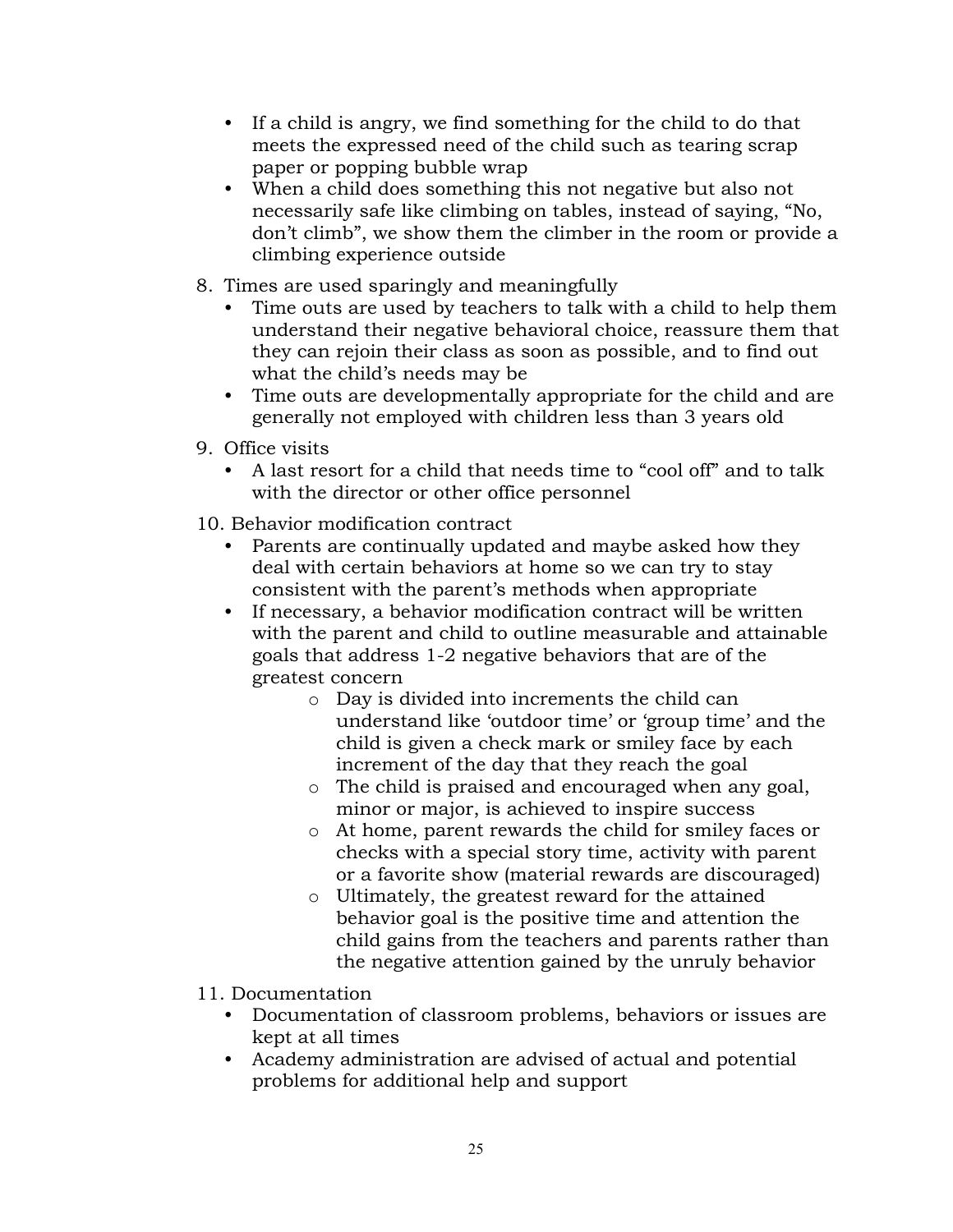- 12. Withdrawal
	- The safety and well-being of all children at the Academy is paramount, so if a child continues to exhibit negative behaviors that endanger themselves or other children, we reserve the right to recommend a different placement if a careful study reveals that we are not meeting the needs of the child
	- We keep lists of resources for help and support for families and will provide this information if requested
- C. Common Questions about Biting

The toddler months (12 - 30 months) are times for great strides in development. Communication skills grow while both their gross and fine motor skills expand. This period can be filled with amusing moments of funny antics, parents mimicry and language development. It can also be a challenge due to biting, the child saying 'no' to almost everything, and the pursuit of their independence. These behaviors are normal or common and are developmentally appropriate for this age.

Some of the more common reasons a child might bite include hunger or thirst, a need for extra attention, the desire for a toy another friend might have, frustration with their inability to express themselves through language, and even teething.

When biting occurs we give all our attention to the child that has been bitten to treat the bite, sooth their feelings, and comfort the child. After they calm down, we have the bitten child talk to the biter and let them know that they cannot bite them. We feel it is important that children are empowered to be able to say "no" loudly and clearly when they are about to be hurt or bitten. This works to prevent children from developing a victim-attitude and helps them to learn that they can say "no" to protect themselves. After, we review the room where the biting occurred to see if more materials or resources are needed to keep the children busy and happily participating.

To address biting, we have a few techniques to employ.

- Make sure there are plenty of toys to play with so children do not have to share or wait a turn
- Keep children hydrated, fed, and rested
- Help sore and irritated gums with teething toys for the child
- Stay close to a potential biter to interrupt the biting incident, ask the child what they wanted to do or say, then offer suggestions to help the child accomplish that goal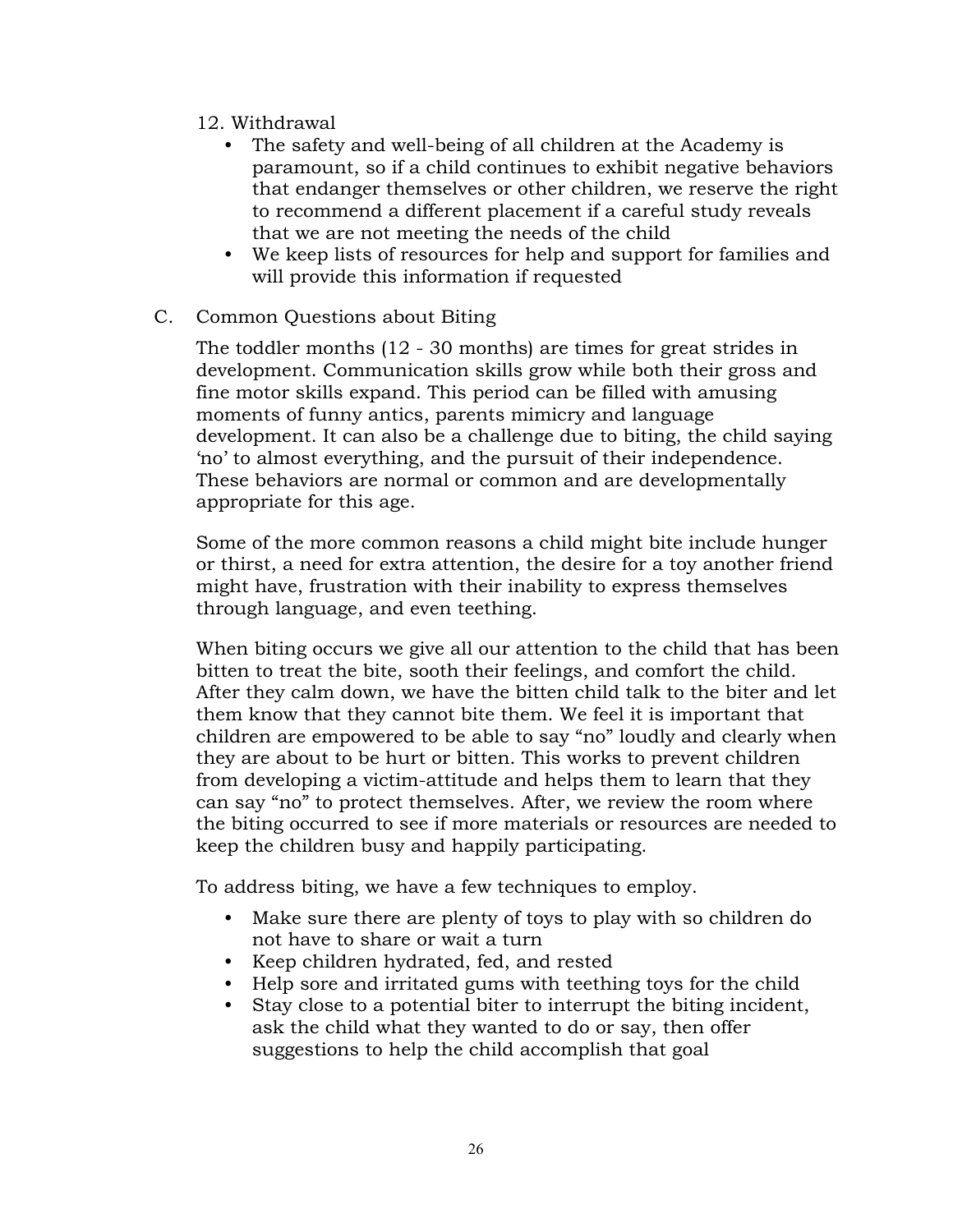#### **VIII. EDUCATION PROGRAM**

A. Developmentally Appropriate Practices

Research indicates that to be effective with young children, teaching practices need to be developmentally appropriate, which means that educators should to create an environment with experiences that are in tune with where they are in their intellectual and physical progress, both as individuals and as part of a group.

Based on this research and our experience, we adapt our classroom environment and activities for our local community, the families involved and each child's progress. We are eager to learn as much as we can about each child, their family, cultural background, past experience, and current circumstances. With this knowledge we work to create a program that fits each child and the families we serve.

B. Active Learning

Children enjoy the opportunity to see how things work and test their own ideas, so the best learning approach is physically active learning because it engages a child's natural desire to move, manipulate items, and investigate things. They use all their senses to make discoveries using their hands, eyes, nose, ears, and mouth.

With that in mind, our classrooms and programs are set up to promote active learning and help children talk, play, and explore. They get lots of opportunities to pursue what interests them, solve problems, make discoveries, develop relationships, and make comparisons. As children interact with their classroom environment, they gather sensory information and use it to refine their senses and motor skills. For example, squeezing clay, picking up puzzle pieces, and lacing threads through beads are ways for young children to practice using hands and fingers.

C. The Power of Play

We plan our days to allow for a lot of playtime. As with developmentally appropriate practices and active learning, years of research illustrate the benefits of play for a child's intellectual, social, emotional, physical, spiritual, and language development.

All kinds of play are valuable, so we support it by providing space, opportunity, and materials. Classrooms are setup so that children can play without damaging furniture or injuring themselves. Children can play independently, with friends or even near others but independent with their own activity in what is called 'parallel play.' In parallel play, children use each other's toys and even talk to one another as they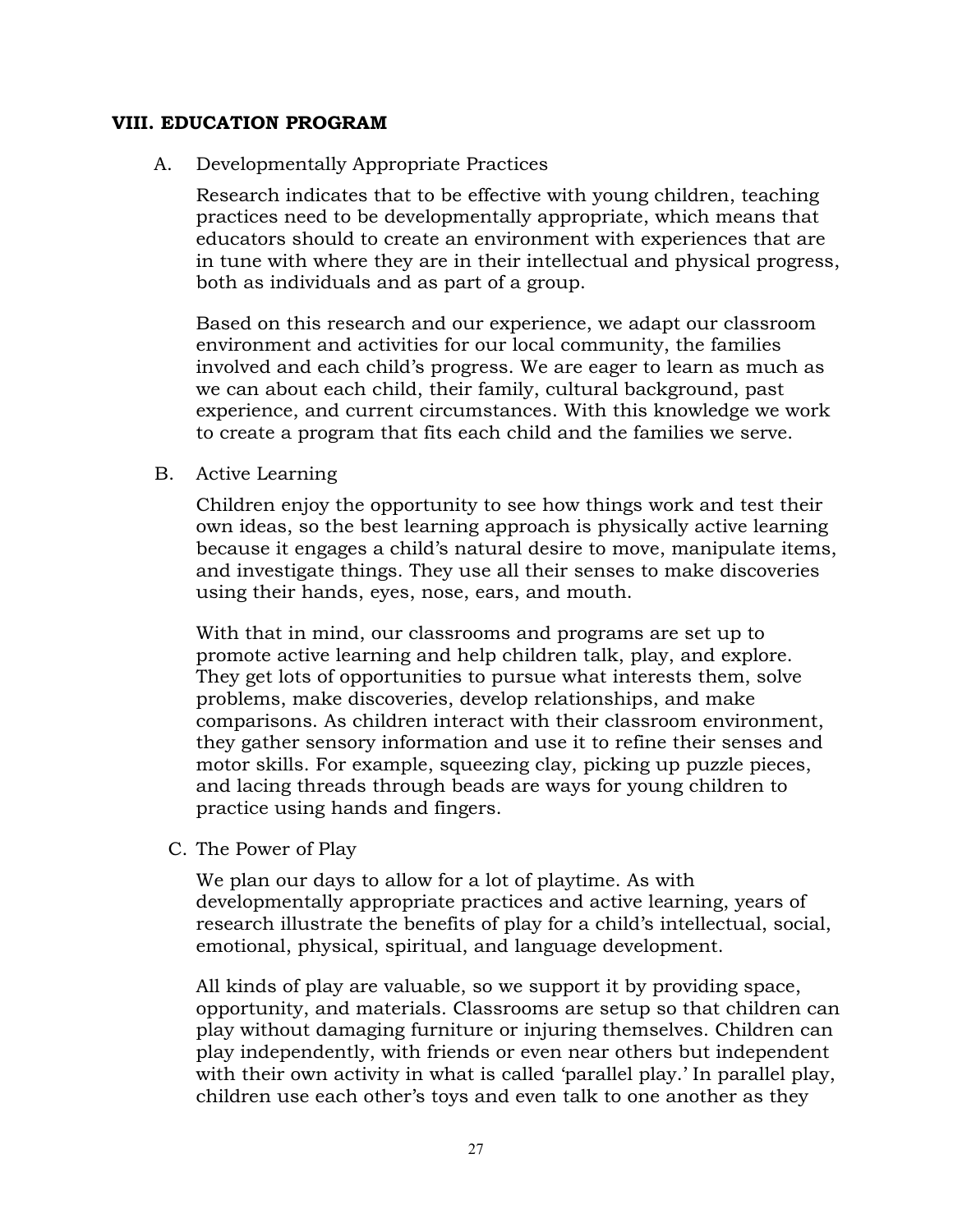play; however, they do not coordinate their activities. Beyond physical development, children also learn to see other children's points of view and become more empathetic and caring. They learn to use language in new ways to describe their play and to interact with others. As children get older, they play cooperatively, organizing roles and scenarios for group play.

#### D. The Learning Center Approach

A learning center is an area of the classroom that has been set up for a particular activity and is defined by physical boundaries and specific materials. Learning centers give order to the classroom, provide freedom within limits, allow children to make choices, and provide opportunities for children to move freely and independently.

Learning centers also permit teachers to meet the individual needs of children and to encourage them to do an activity for a maximum period of time with minimum interference. Learning centers invite children to see, to touch, to taste, to smell, and to feel the environment in the room.

#### Art Center

- Develop social skills
- Foster eye-hand coordination
- Release emotional frustration
- Stimulate creativity
- Enhance independence
- Foster cognitive concepts
- Make decisions

Sensory Center with Sand & Water

- Be creative
- Develop readiness skills for math
- Have sensory experiences
- Promote concepts such as pouring, dumping, floating, sinking, and measuring
- Develop eye-hand coordination
- Develop social skills

#### Block Center

- Choose sizes and shapes
- Foster reasoning
- Enhance mathematical skills and science concepts
- Foster problem solving
- Learn to take turns
- Learn organizational skills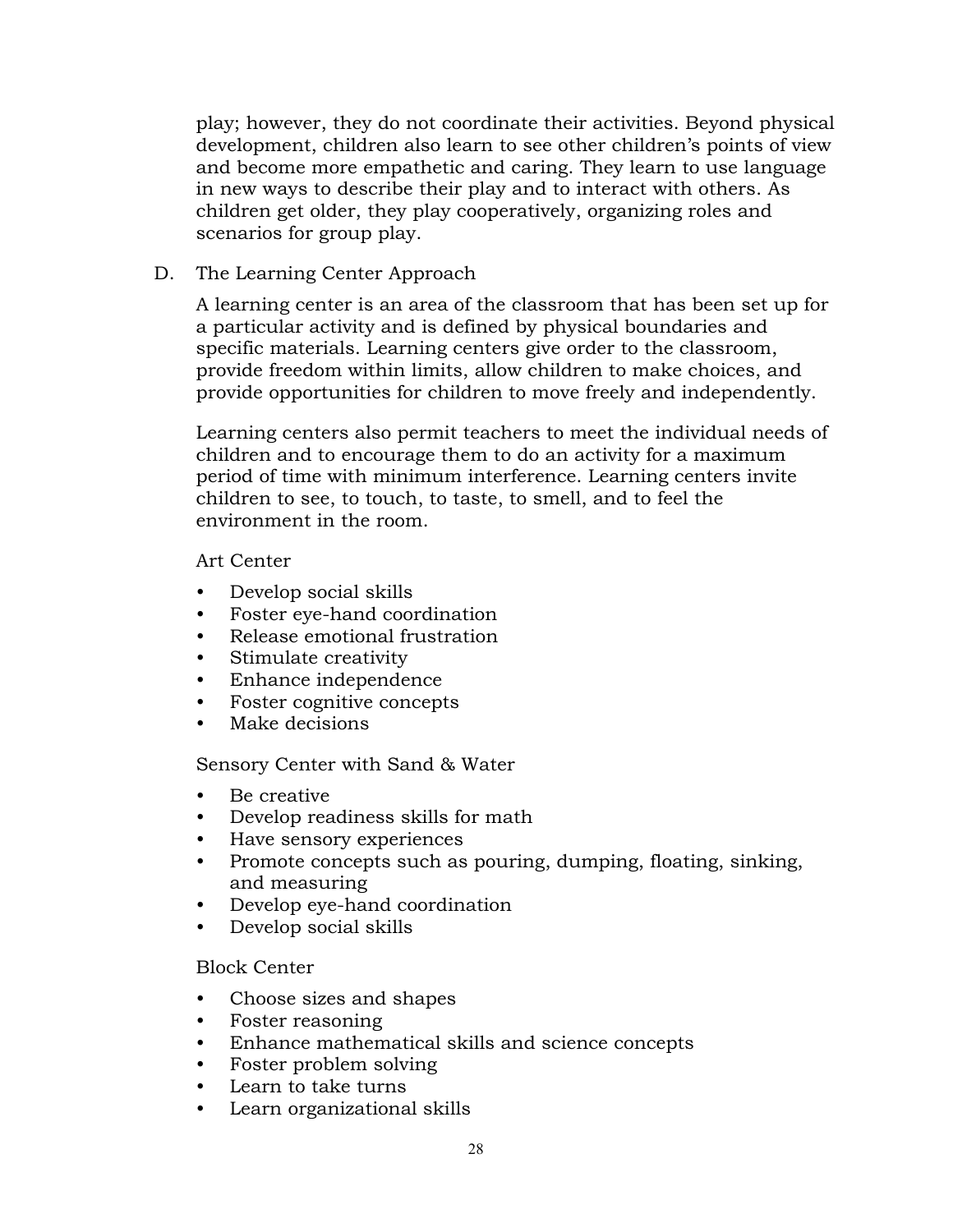- Extend vocabulary
- Foster Creativity
- Foster self-confidence
- Share his/her own ideas
- Develop sensory discrimination and eye-hand coordination

Reading Center with Library & Books

- Stimulate new ideas
- Clarify and organize existing ideas
- Foster aesthetic appreciation
- Name, describe, and classify materials
- Develop listening skills
- Verbally express feelings
- Build a positive self-image
- Increase vocabulary

#### Home Living Center

- Reenact what they sees in his/her own environment
- Foster language and communication skills
- Develop organizational skills
- Problem solve
- Be creative
- Release emotional tension and frustration
- Develop eye-hand coordination
- Develop social skills

#### Science & Nature Center

- Work independently
- Experiment with different tools and materials
- Increase observation skills
- Develop vocabulary
- Develop sensory skills
- Use problem-solving skills
- Explore and discover the beauty of God's world
- Learn through firsthand experiences
- Stimulate curiosity

#### Puzzles & Manipulative Center

- Experience success
- Learn to work independently
- Learn the concepts of size, shape, and color
- Develop eye-hand coordination
- Enhance problem solving
- Learn the relationship of the parts to the whole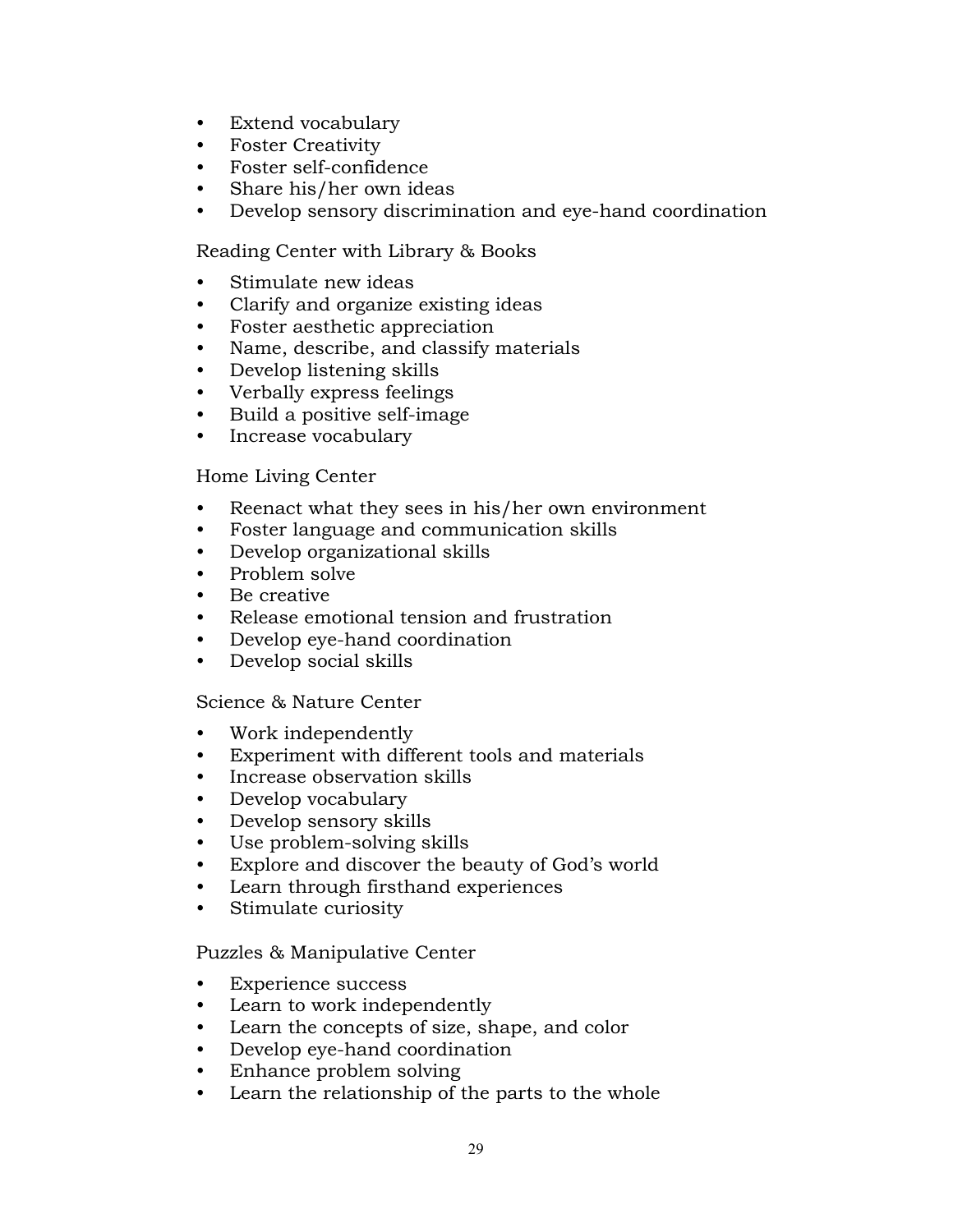- Develop fine motor skills
- Build math readiness skills

Other Centers

These are dependent on age and include a computer center, a music center, a writing center, a wood-working center, and more.

#### **IX. CHURCH MINISTRIES INFORMATION**

We truly are grateful you chose the Spring Branch Presbyterian Academy for your family. It is our privilege and pleasure to serve you because the Church and Academy were created for families like yours. Even if you are actively involved in another church, you are still invited to participate in our ministries, Bible studies, and activities like our Wednesday night supper at 6:00 p.m. in the Fellowship Hall. Whether you are married or a single parent, our ministries have something to offer everyone. Service times are available in the church office.

The prayer ministry is also available to you and your family. Please let the Academy office know of your special prayer needs, and we will gladly add them to the Church's prayer list.

For all services the Church provides childcare by trained teachers for babies through 3 year-olds. During worship service, we also provide a children's worship time for children under six years old.

Lastly, our Pastor and the Church staff are available to assist your family in any way we can. If you have any questions about becoming a part of our church, please visit www.springbranchpres.org.